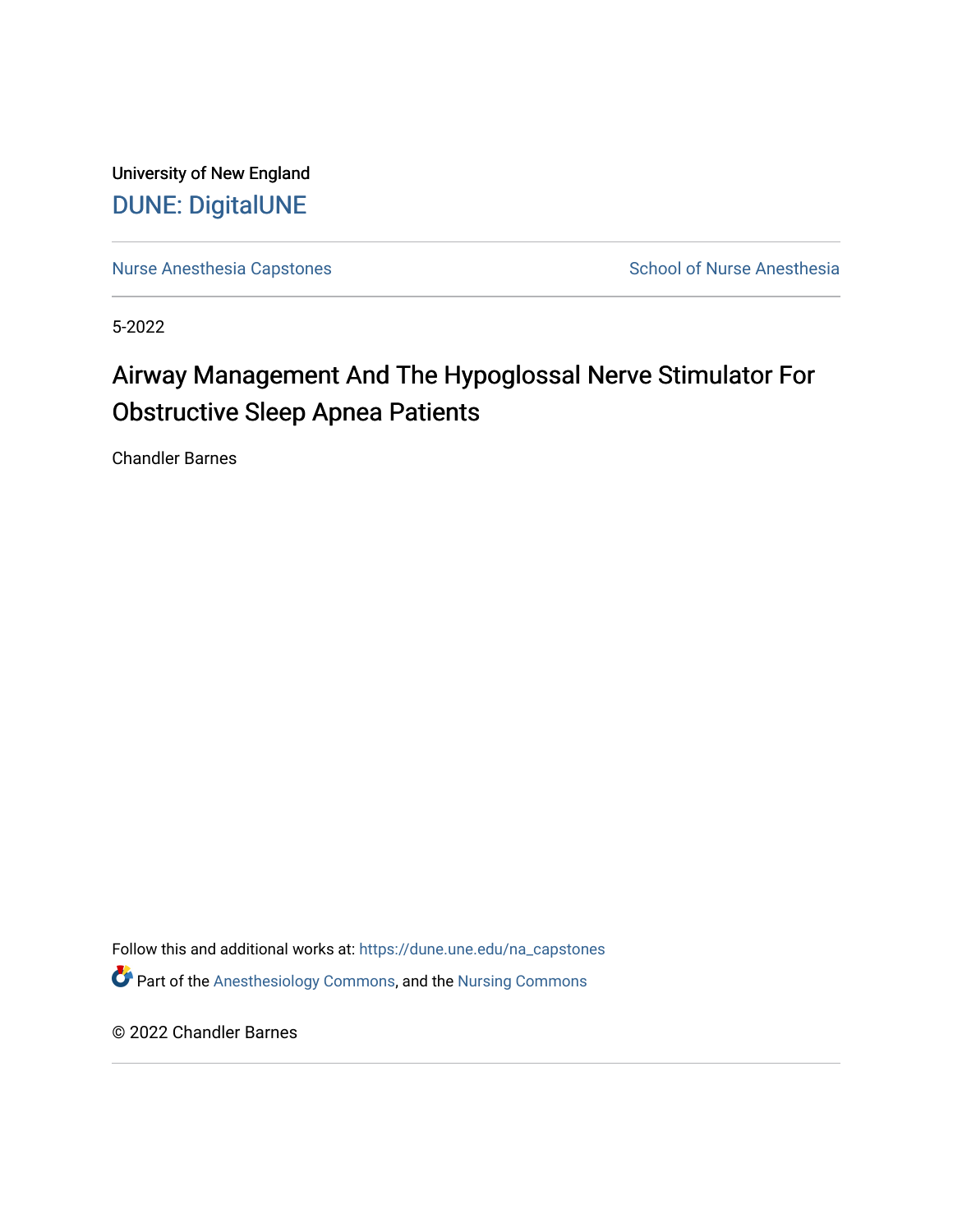### **Airway Management and the Hypoglossal Nerve Stimulator**

## **for Obstructive Sleep Apnea Patients**

Chandler Barnes

Department of Nurse Anesthesia, University of New England

ANE 630: Research Practicum II

Dr. Kevin R. Seale

May 10, 2022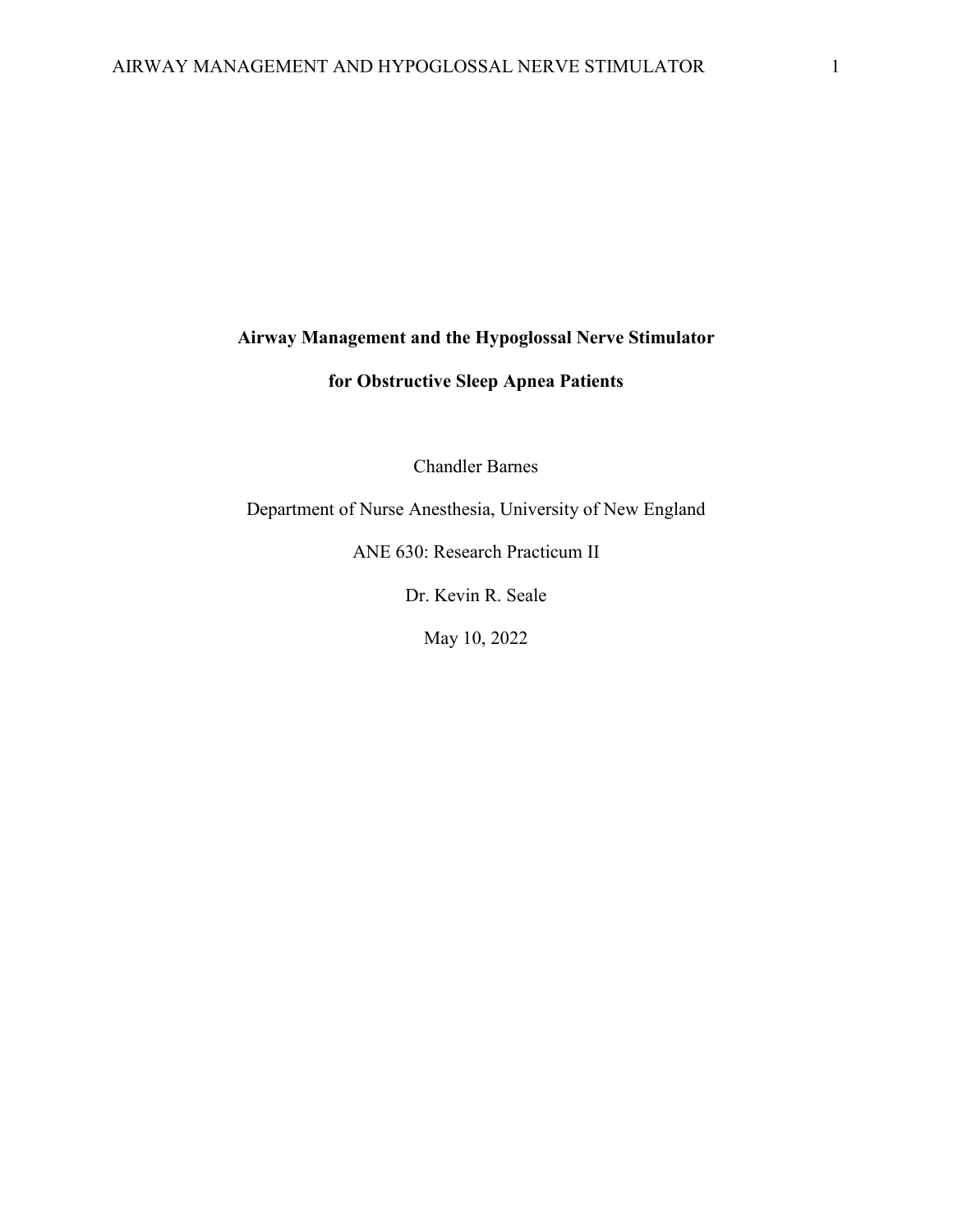#### **Abstract**

The pathophysiology of obstructive sleep apnea (OSA) relates to anatomical and non-anatomical factors. Anatomical considerations correlate to narrowing of the pharynx. When present, nonanatomical factors can intensify the severity of OSA and ease of collapsibility of upper airway tissue. The negative consequences of untreated OSA are well-defined and many treatment options are available. The novel hypoglossal nerve stimulator makes for a viable treatment option in patients who do not tolerate more traditional therapy, such as continuous positive airway pressure (CPAP), and meets eligibility requirements of device implantation as outlined by the Food and Drug Administration (FDA). The Inspire® Hypoglossal Nerve Stimulator has been FDA-approved since 2014. With countless reports of OSA patients who struggle to comply with CPAP therapy, this device appears to have widespread application. As successful implementation of the Hypoglossal Nerve Stimulator (HNS) continues to grow, the anesthesia provider should be informed on how to safely provide anesthetics for patients with the hypoglossal nerve stimulator. This article discusses the pathophysiology of the obstructing nature of OSA and evaluates how airway management could differ in the future with anesthetized spontaneously breathing OSA patients that have the novel hypoglossal nerve stimulator compared to patients managed by more traditional therapies.

*Keywords*: Obstructive sleep apnea, pathophysiology of obstructive sleep apnea, obstructive sleep apnea treatment, hypoglossal nerve stimulator, upper airway stimulation, airway management.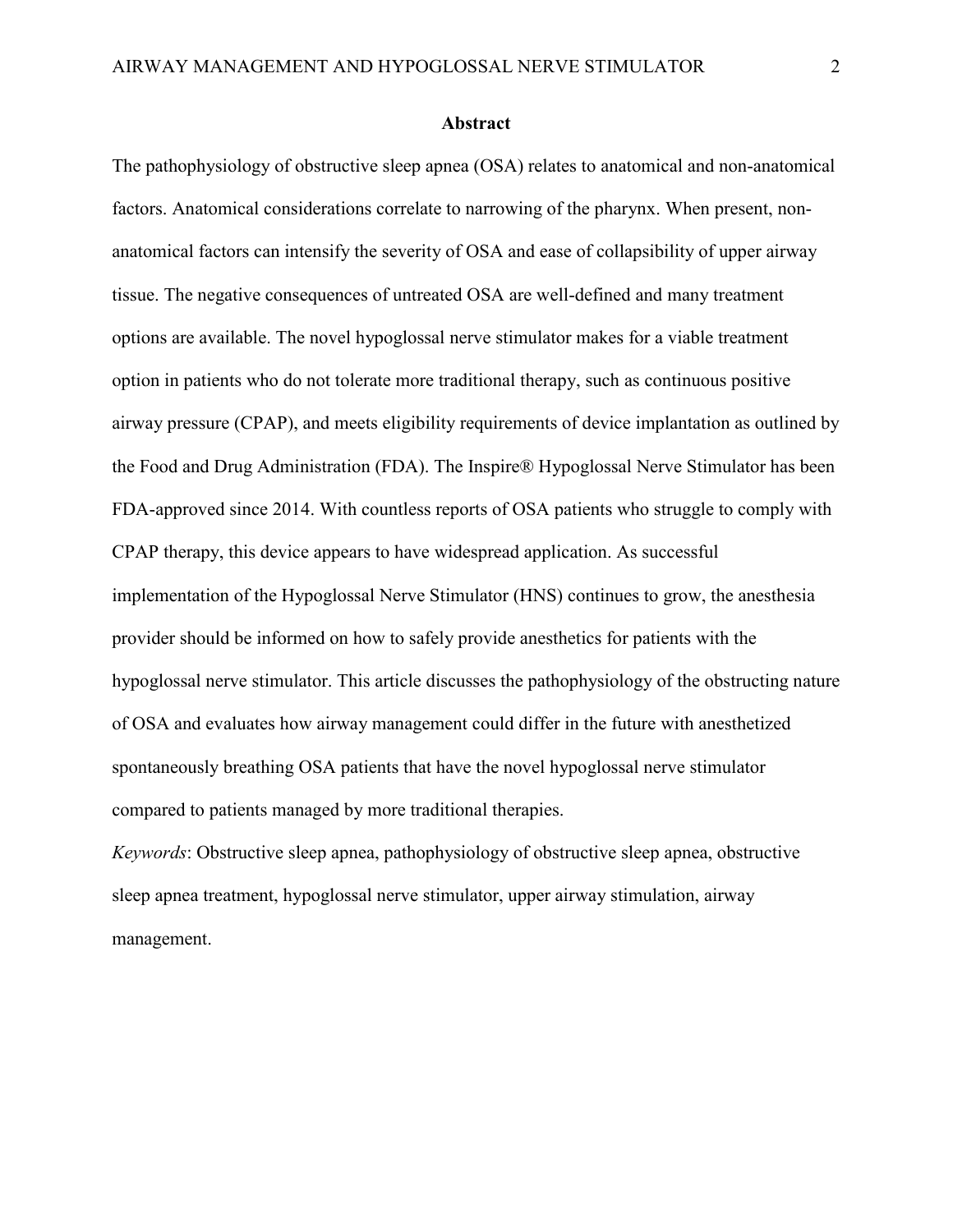## **Airway Management and the Hypoglossal Nerve Stimulator for Obstructive Sleep Apnea Patients**

As defined by Barash et al. (2017), obstructive sleep apnea (OSA) is the intermittent obstruction of the upper airway during sleep, which leads to oxygen desaturation and hypercarbia. These intermittent desaturations lead to nighttime awakening; manifesting into chronic sleep deprivation and subsequent daytime somnolence. In the untreated patient, chronic pulmonary hypertension and right heart failure can eventually develop secondary to the severity and frequency of the patient's obstruction. OSA patients receiving sedation, opioids, and/or volatile inhalation agents are extraordinarily susceptible to intraoperative and post-operative respiratory depression and airway obstruction induced by anesthetic agents. The high susceptibility to respiratory depression and airway obstruction can be attributed to the ease of airway collapse and sleep deprivation seen in OSA patients.

According to the American Academy of Sleep Medicine (AASM) (2014), it is estimated that OSA affects over 25 million adults in the United States alone. Motamedi et al. (2009) emphasize the prevalence of this disease and estimate nearly one in five adults have at least mild symptoms of OSA, whereas 1 in 15 adults have moderate to severe symptoms. Barash et al. (2017) suggest that roughly 26% of U.S. adults between the ages of 30 and 70 have OSA, with increasing incidence related to the epidemic of obesity.

Anesthesia providers are often the first to detect the presence or risk of OSA and should be cautious and vigilant in the preparation and administration of an anesthetic to a patient with known/unknown OSA (Butterworth et al., 2018). For that reason, it is imperative to understand how to correctly identify patients at risk for OSA. A safe anesthetic starts with a thorough history and physical examination performed by the anesthesia provider in the pre-operative setting.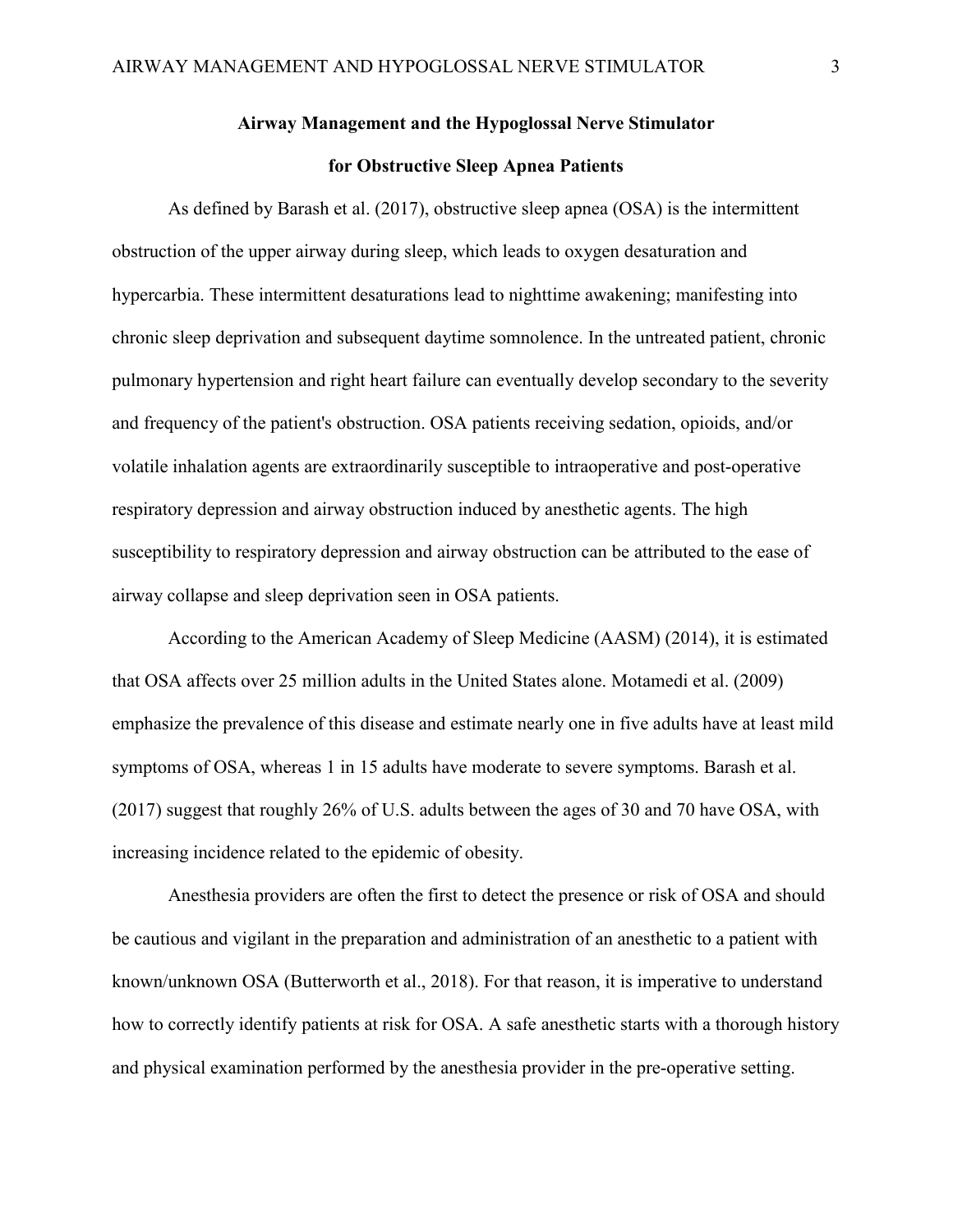Simply asking if a patient has sleep apnea or sleep disturbances is insufficient. More detail can be obtained by including the following questions in the pre-operative interview: Has anyone told you that you snore at night? Has anyone ever observed you stop breathing in your sleep? Do you feel tired and groggy when you wake up? Do you fall asleep during the day? Do you have headaches that occur in the morning? These questions can help clue the anesthesia provider in on whether or not a patient is at risk of having OSA and dive deeper into a patient's preanesthetic history and physical to formulate the safest anesthetic plan (Ogan & Plevak, 1998).

If a provider is concerned about a patient's risk for OSA, utilizing a screening tool for OSA can be beneficial. Screening tools such as the STOP-BANG questionnaire, Epworth Sleepiness Scale, or the Berlin questionnaire are available. According to a cross-sectional study of 1,003 sleep clinic patients by Oktay Arslan et al. (2020), the STOP-BANG questionnaire is the most sensitive tool in identifying high-risk OSA patients when compared to the Berlin questionnaire or the Epworth Sleepiness Scale.

Bernhardt et al. (2021) performed a systematic review and meta-analysis of observational studies assessing the diagnostic value of OSA screening questionnaires and found similar results, stating that the STOP-BANG questionnaire had the highest sensitivity to detect OSA but lacked specificity. This review aims not to discuss the accuracy of different OSA screening tools in detail; however, these screening tools can help the anesthesia provider identify patients with an increased risk for OSA.

#### **Pathophysiology of Obstructive Sleep Apnea**

The pathophysiology of OSA primarily involves the pharynx, a passageway that houses the muscles and tissues involved in breathing. OSA patients have altered upper airway anatomy, which can compromise the patency of the pharynx. This leads to the obstructive characteristic of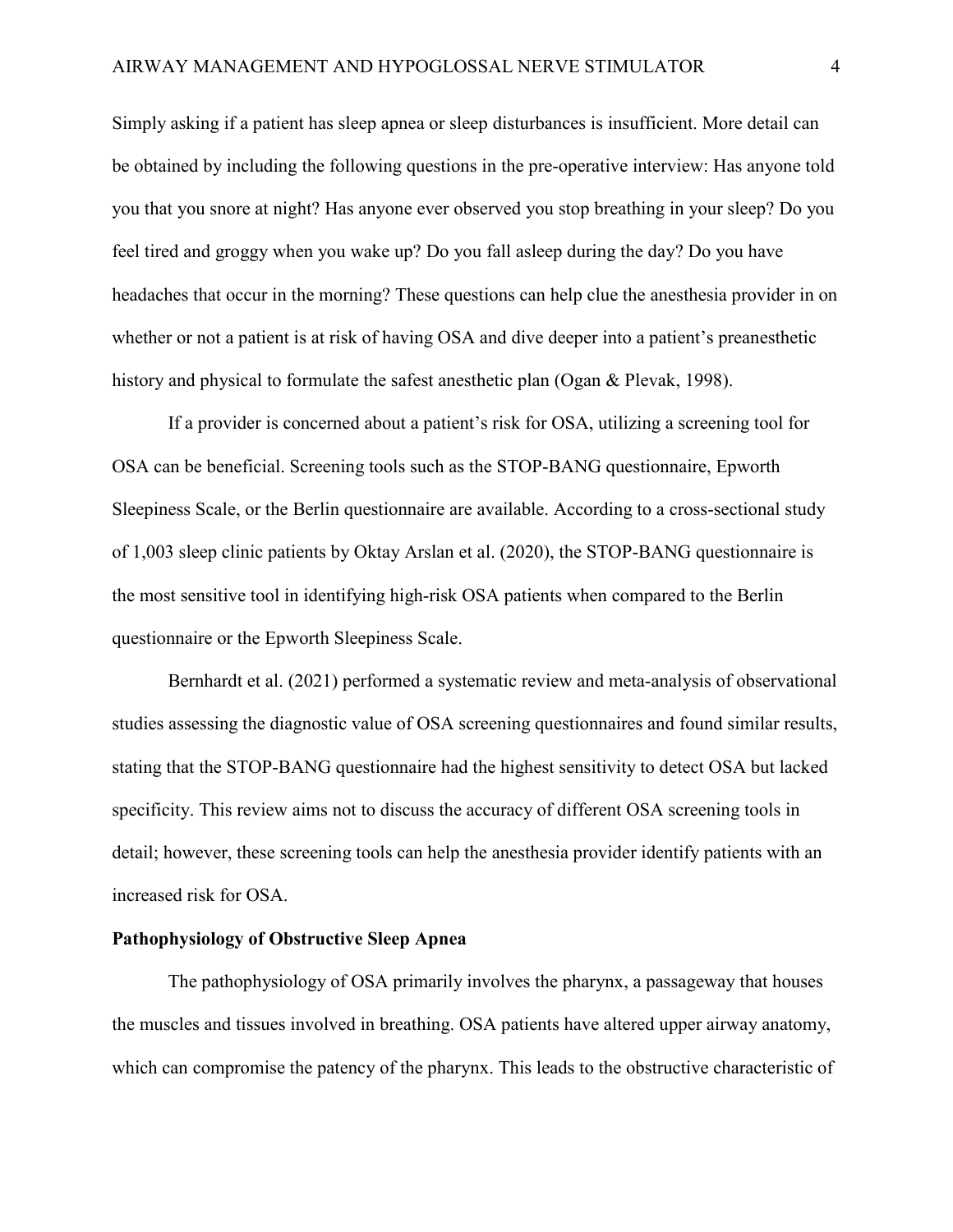OSA, resulting in cessation of airflow and consequential oxygen desaturation associated with the disease process. When comparing upper airway imaging of patients with and without OSA, OSA patients have a smaller cross-sectional area of the pharynx. The primary cause of this anatomic narrowing is attributed to cervical obesity, which is the accumulation of adipose tissue deposition encompassing the pharynx, neck area, and throat muscles (Heiser & Eckert, 2019). Research shows that the exact location of adipose tissue buildup is crucial in the OSA disease process. To emphasize this finding, Heiser and Eckert (2019) go on to say that the amount of fatty tissue in the tongue of OSA patients is higher than the amount of fatty tissue in the tongue of non-OSA patients that are equally obese.

Another anatomic contributing factor to OSA is central obesity. Central obesity, as defined by the World Health Organization criteria, is a waist circumference of greater than 94 cm for men and a waist circumference of greater than 80 cm for women or a waist-to-hip ratio of greater than 0.90 in men, and a waist-to-hip ratio of greater than 0.85 in women (Owolabi et al., 2017). Central obesity leads to increased intra-abdominal pressures that influence the diaphragmatic position and negatively impact the degree of caudal tracheal traction, also known as axial tension, exerted on the upper airway (Stadler et al., 2009). These compounding factors contribute to the increased likelihood of upper airway collapse. The deleterious effects are amplified in the supine position, particularly during sleep, when compensatory mechanisms to airway collapse are diminished. Stadler et al. (2009) state that caudal tracheal traction is linked to decreased upper airway collapsibility and extraluminal tissue pressure in anesthetized rabbit studies, thus suggesting a mechanical interdependence between the diaphragm, intrathoracic, and upper airway structures.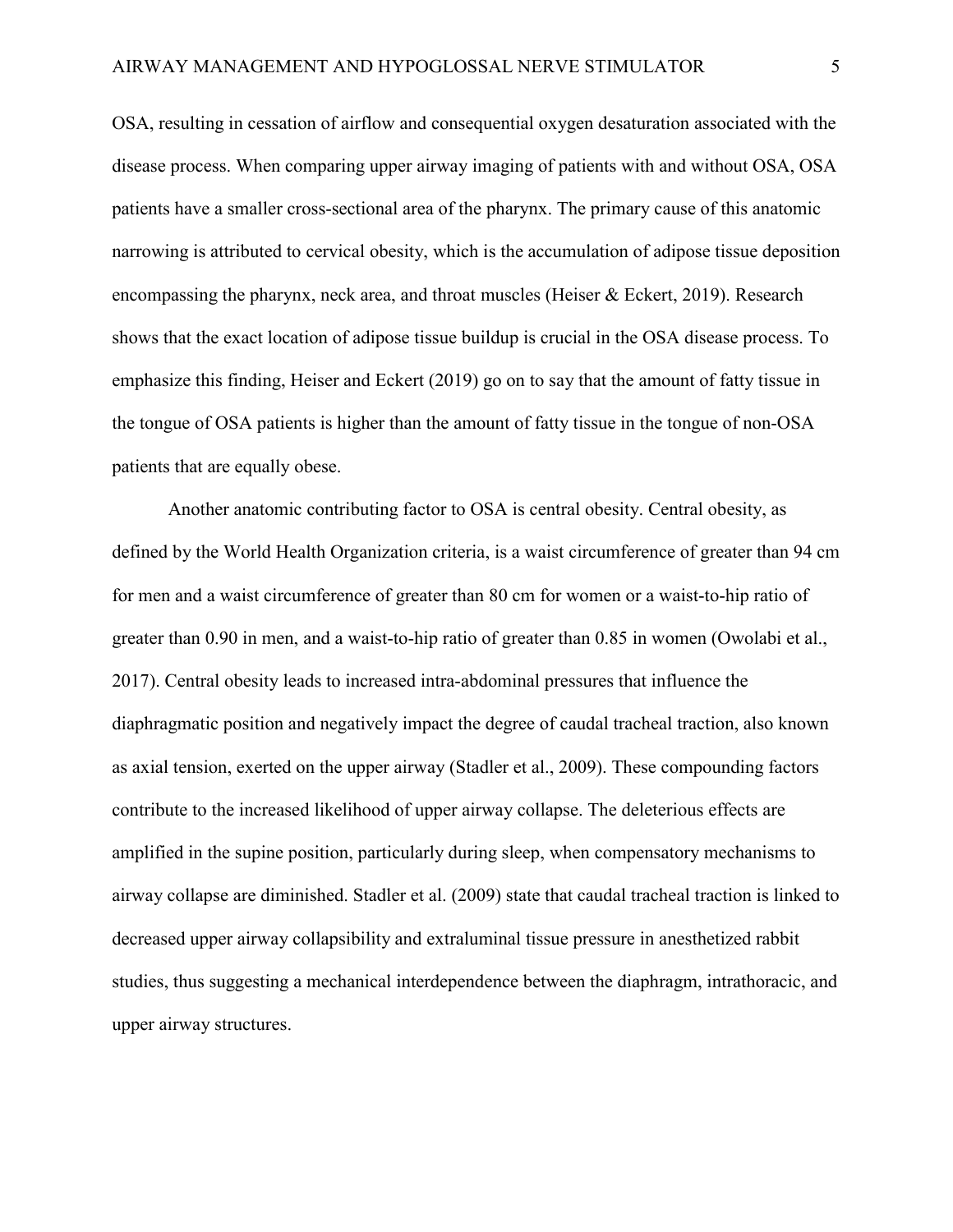For this reason, caudal tracheal traction is one crucial aspect that helps maintain pharyngeal patency. Caudal tracheal traction is compromised in the centrally obese patient. In addition, central obesity contributes to a decrease in lung volume secondary to excessive visceral fat deposition, which in turn decreases caudal tracheal traction (Stadler et al., 2009).

Anatomic collapsibility of the upper airway plays a vital role in the cessation of airflow; however, OSA is not solely an anatomical issue. OSA would occur in the awake patient if that were the case. An observational study by Tong et al. (2019) used dynamic magnetic resonance imaging (MRI) to demonstrate that caudal tracheal displacement is more pronounced during inspiration in awake OSA patients when compared to awake healthy individuals. This study helps support the same idea that Stadler et al. (2009) pioneered. Softer pharyngeal muscles and greater inspiratory forces in OSA may emphasize the need for greater tracheal excursion present in awake patients. These findings support the idea that tracheal displacement assists in the maintenance of pharyngeal patency during wakefulness (Tong et al., 2019). Caudal tracheal traction is negatively impacted in the sleeping or anesthetized OSA patient, contributing to ease of upper airway collapsibility observed in these patients.

Non-anatomic factors that contribute to the OSA disease process include the ineffective function of the upper airway dilator during sleep, decreased pharyngeal muscle reactivity and effectiveness, and changes in the cortical excitation threshold. The cortical excitation threshold contributes to patient arousal related to airway obstruction. The alteration in cortical excitation threshold contributes to the variability and instability seen in the respiratory control system of OSA patients. The extent to which these non-anatomical factors contribute to the disease process varies significantly between patients (Heiser & Eckert, 2019). Mention of non-anatomical factors associated with OSA is not aimed to diminish the importance of craniofacial anatomic conditions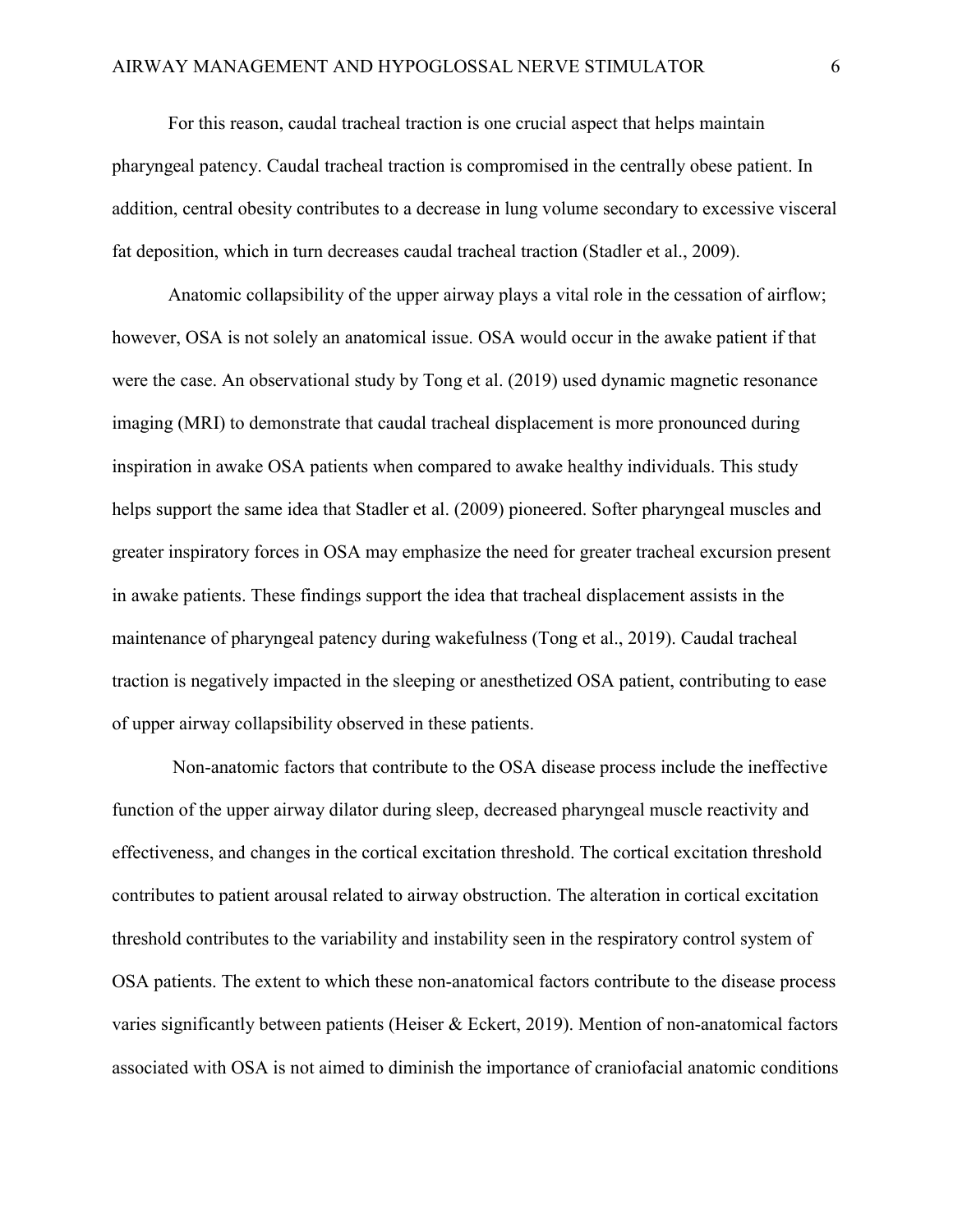that contribute to narrowing of the pharynx, but rather to emphasize the complexity of other pathogenetic factors associated with the OSA disease process.

#### **Obstructive Sleep Apnea Severity Classification**

The American Sleep Apnea Association (ASAA) helps define the different severity levels of OSA through a number referred to as the apnea-hypopnea index (AHI) score. AHI scores indicate the number of times a patient stops breathing (apnea event) plus the number of times a patient has shallow breathing (hypopnea event) every hour on average. For each apnea and hypopnea event to count, the event must last at least 10 seconds in duration. The AHI score is then calculated by dividing the number of events by the number of hours of sleep. Mild OSA is considered an AHI score of 5-15. Moderate OSA is considered an AHI score of 15-30. Severe OSA is considered an AHI score of 30+ (ASAA, 2020).

#### **Obstructive Sleep Apnea and Associated Comorbidities**

OSA is a systemic disorder due to repetitive drops in oxygen levels with concurrent rapid reoxygenation, which can potentiate oxidative stress to every organ in the body. Consequences of this stress include hypertension, cardiovascular disease, increase incidence of cardiovascular events such as myocardial infarction, stroke, atrial fibrillation, and insulin resistance. In addition, these consequences increase cancer incidence, increase mortality, and increase neurodegeneration (Lim & Pack, 2017). According to Hines (2017), OSA patients' comorbidities may additionally include coronary artery disease, congestive heart failure, type 2 diabetes mellitus, nonalcoholic steatohepatitis (NASH), polycystic ovarian syndrome, Graves disease, hypothyroidism, and acromegaly.

The dangers OSA patients face are compounded because these patients are at increased risk for additional perioperative complications. For example, they are three to four times as likely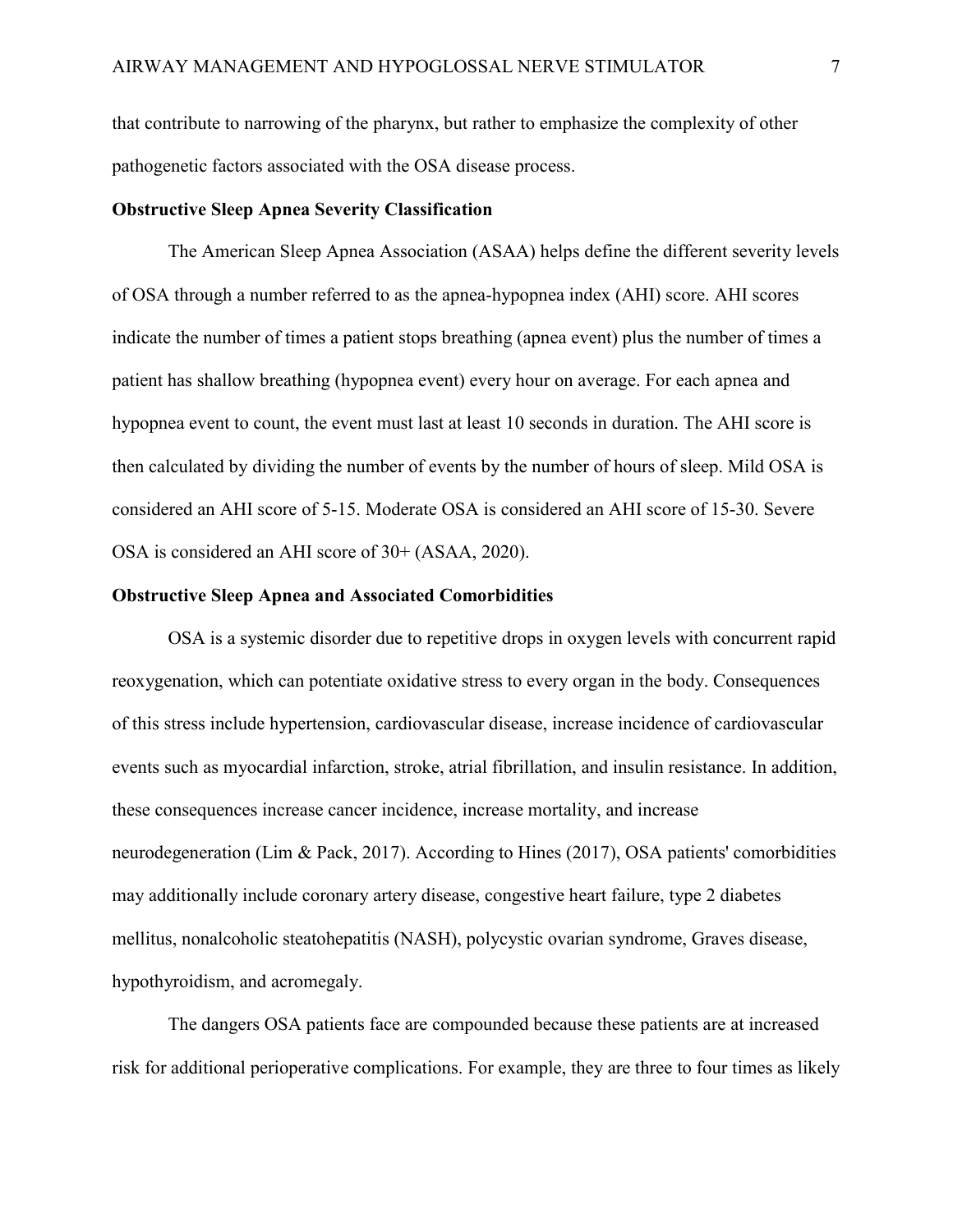to be a difficult intubation or mask ventilation. In addition, a systematic review of 61 studies with >400,000 OSA patients and 8.5 million non–OSA patients found that the presence of OSA was associated with an increased risk of post-operative morbidities such as failed reintubations, anoxic brain injury, and even mortality (Urman et al., 2019).

With such high estimates of OSA prevalence in the general population and known comorbidities and anesthetic implications associated with the OSA disease process, what types of therapies are available, and how might these therapies affect anesthetic considerations like airway management?

#### **Therapies for Obstructive Sleep Apnea**

OSA patients can prevent many of the negative comorbidities associated with the disease process through multiple treatment options. According to Batool-Anwar et al. (2016), the gold standard treatment for OSA is continuous positive airway pressure (CPAP) therapy due to its improvements in quality of life and sleep-related symptoms. CPAP functions similarly to a vascular stent, although in the case of OSA, it stents the upper airway with constant positive pressure via mask interface, thus, significantly decreasing AHI scores per hour of sleep.

Unfortunately, CPAP use remains problematic for many OSA patients due to mask discomfort, claustrophobia, pressure intolerance, and lifestyle and social considerations. In addition, patients who struggle to comply with CPAP therapy often complain of symptoms such as dry or irritated nasal pharyngeal membrane, nasal congestion, and eye irritation from air leakage around the mask (Pavwoski & Shelgikar, 2017). Lack of adherence to CPAP therapy limits the effectiveness of this treatment across all age groups. According to Sawyer et al., "Factors that influence adherence to CPAP include disease and patient characteristics, treatment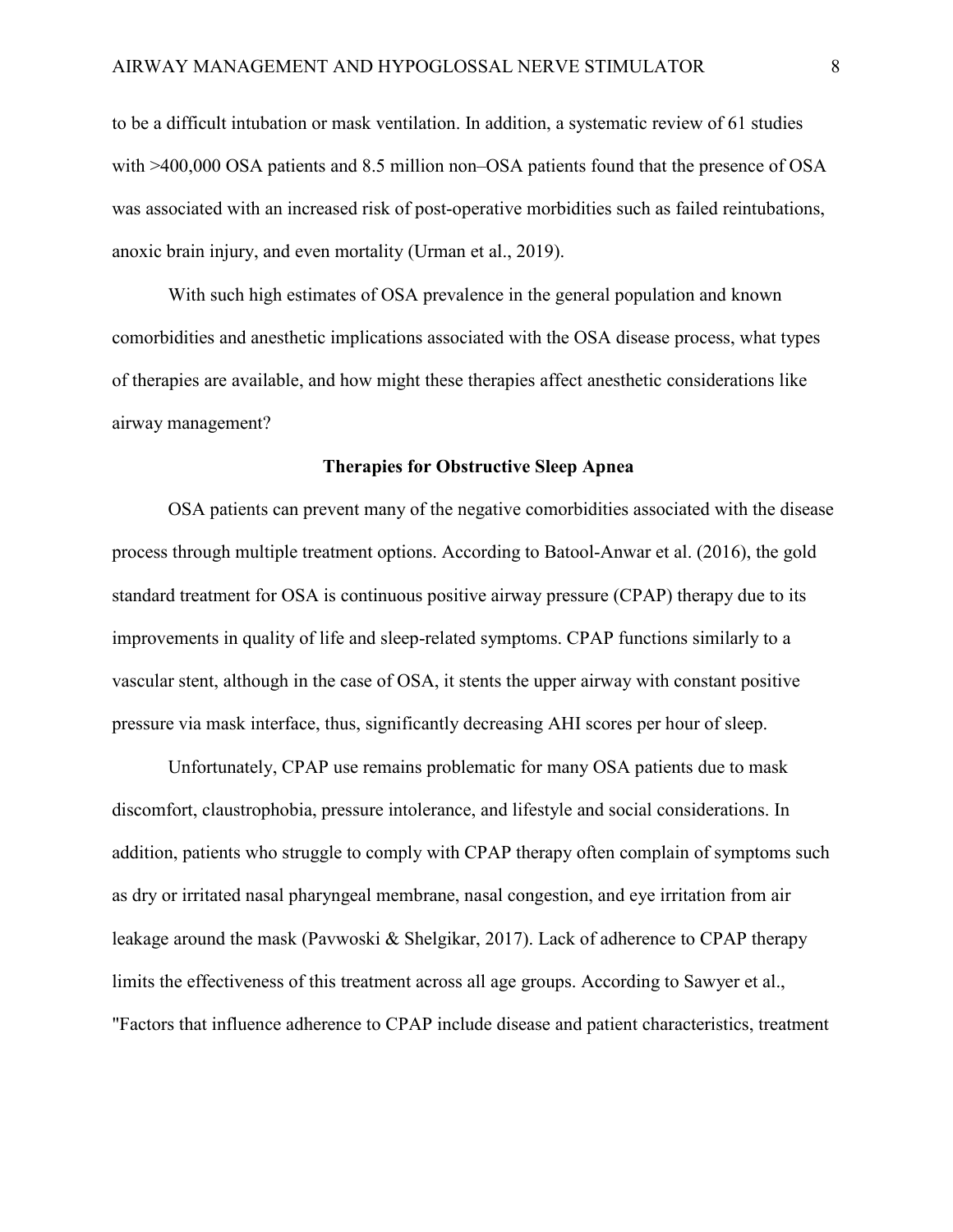titration procedures, technological device factors, side effects, and psychological and social factors" (2011).

Another form of positive pressure therapy seen in the treatment of OSA patients is bilevel positive airway pressure (BiPAP). BiPAP was designed to administer a varying pressure between inspiratory and expiratory cycles, increasing tolerance of higher pressures on inhalation and lower pressures on exhalation. A more significant inspiratory pressure combats limitations related to upper airway inspiratory flow, which results in a greater tidal volume and unloads the workload of respiratory muscles compared to CPAP. BiPAP is designed to combat the hypoventilation and subsequent  $CO<sub>2</sub>$  increase seen in OSA patients (Morgenthaler et al., 2008). BiPAP therapy is another form of positive pressure ventilation; thus, the same issues of intolerance and non-compliance are present.

In addition to positive pressure therapies, newer treatment options are available. According to Foldvary-Schaefer and Waters (2017), positive pressure ventilation remains the gold standard in OSA treatment. However, innovative therapies like mandibular advancement devices, oral appliance devices, and hypoglossal nerve stimulation have become available. Oral appliance devices work by enlarging the upper airway and decreasing its collapsibility. Mandibular advancement devices are more commonly used to cover the upper and lower teeth and hold the mandible in the forward position (Gagnadoux et al., 2009). Mandibular advancement devices are generally recommended for patients with mild to moderate OSA. However, these may be utilized in severe OSA patients who are unwilling or unable to use CPAP, have good dentition, and have a Body Mass Index (BMI) below 30 kg/m<sup>2</sup>. Although mandibular devices may prove beneficial in treating the obstruction seen in OSA, often, this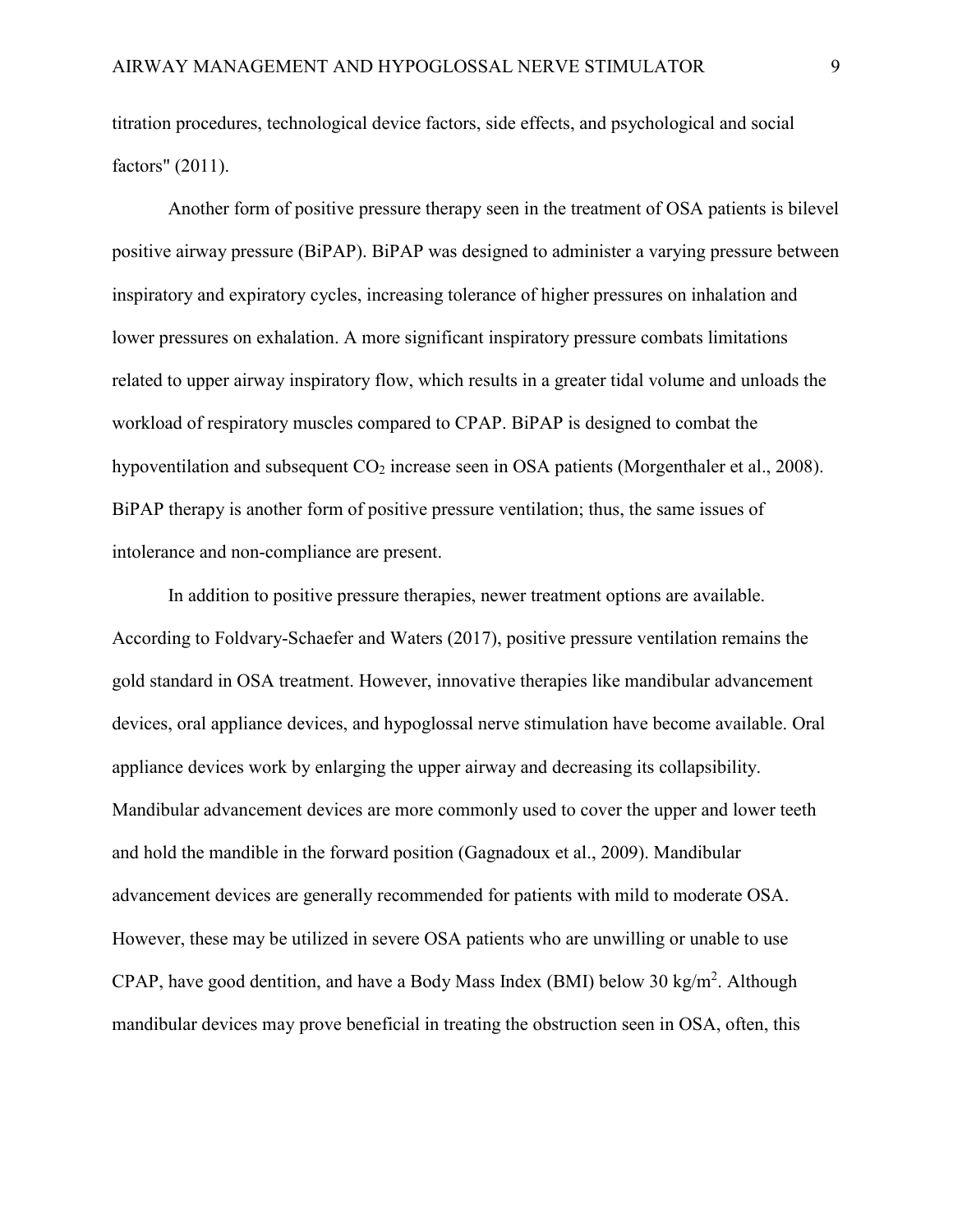therapy results in the alteration of the patient's occlusion or dentition, requiring discontinuation of therapy.

It is estimated that one in three patients do not tolerate traditional treatment options, which opens the door to alternative therapies like the Hypoglossal Nerve Stimulator (HNS). This novel treatment is available for patients with positive pressure therapy intolerance or patients in which positive pressure therapy has failed due to compliance issues (Vonk et al., 2019).

According to the Stimulation Therapy for Apnea Reduction (STAR) trials, of the 126 participants that received hypoglossal nerve stimulation therapy, 68% observed a decrease in AHI scores after 12 months of therapy. In addition, this study found that hypoglossal nerve stimulation led to significant improvements in both objective and subjective measurements of the severity of OSA (Strollo et al., 2014).

#### **Hypoglossal Nerve Stimulator**

Surgical options are available if OSA patients struggle to comply with positive airway pressure therapy and/or oral appliance therapy, such as pharyngeal surgery, sinus surgery, nasal surgery, skeletal surgery, and the novel hypoglossal nerve stimulator. The hypoglossal nerve stimulator is a device that sits in the right chest cavity, similar to a pacemaker in the left chest cavity. The device is connected to a wire attached to a small cuff that wraps around the hypoglossal nerve. During inspiration, the respiratory sensing lead communicates with a pulse generator, telling the stimulation lead to excite the hypoglossal nerve to project the tongue forward, opening the pharyngeal airway and helping maintain upper airway patency (Woodson et al., 2016). After a few weeks of healing, the device is activated in the office, and the patient is taught how to use and remotely control the hypoglossal nerve stimulator.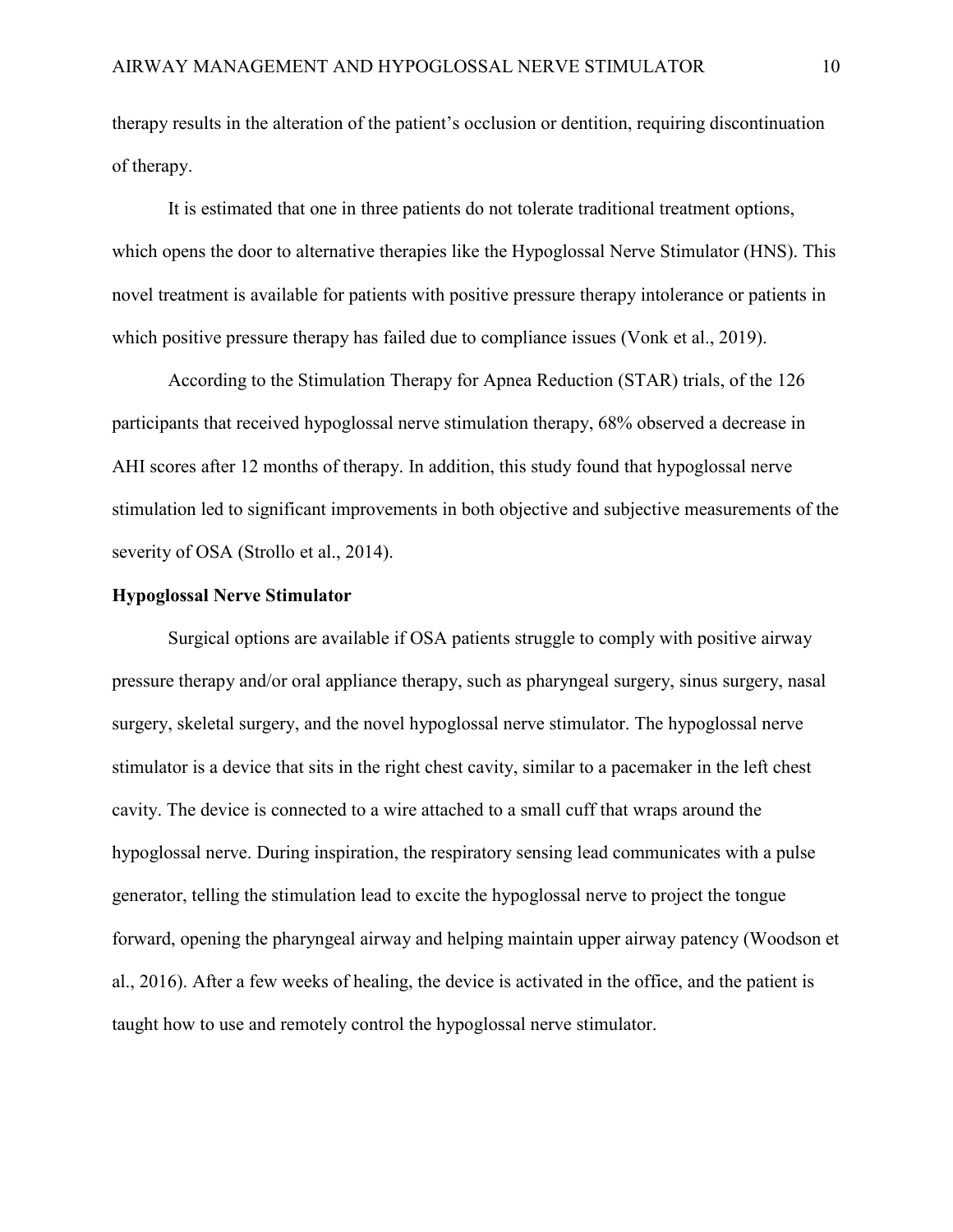When the patient goes to bed in the evening, the device is turned on via remote control. However, the device will not immediately turn on. After a sleep timer delay and the patient is asleep, the respiratory sensor, which sits in the intercostal space, synchronizes to the patient's inherent respiratory pattern, allowing the pulse generator to time a pulse sent to the hypoglossal nerve electrode, causing the genioglossal muscle and upper airway dilator muscles to move forward, opening the patients' airway and preventing obstruction.

An intriguing factor regarding many of the surgical procedures relating to the head and neck is the inability of these surgeries to address the non-anatomical issues associated with OSA. OSA is complex in nature, and many patients may have issues such as abnormal hypoglossal nerve conduction or issues related to the upper airway dilator muscles involving tracheal traction, among other problems with altered respiratory center feedback loops. When these issues occur, traditional surgeries and oral appliance devices may not provide cessation of OSA symptoms or effective treatment in managing OSA when compared to the hypoglossal nerve stimulator.

#### **Literature Review**

The Inspire® HNS was used in 8 of the 12 studies included in a systematic review and meta-analysis that followed patients who received hypoglossal nerve stimulators. Constantino et al. (2019) found that the Inspire® HNS surgical success rate was 75% at the 60-month followup. Surgical success was defined as 50% reduction in AHI scores and an overall AHI score of less than 20. In a meta-analysis of the Inspire® HNS, Constantino et al. found that ODI scores improved by 63.6% at 60 months, showing the effectiveness and success of HNS therapy.

Neruntarat et al. (2021) performed the most recent meta-analysis on the hypoglossal nerve stimulator to date. This analysis sourced data from PubMed, Ovid MEDLINE, Cochrane Library, Web of Science, and Scopus. Five articles met the researcher's inclusion criteria totaling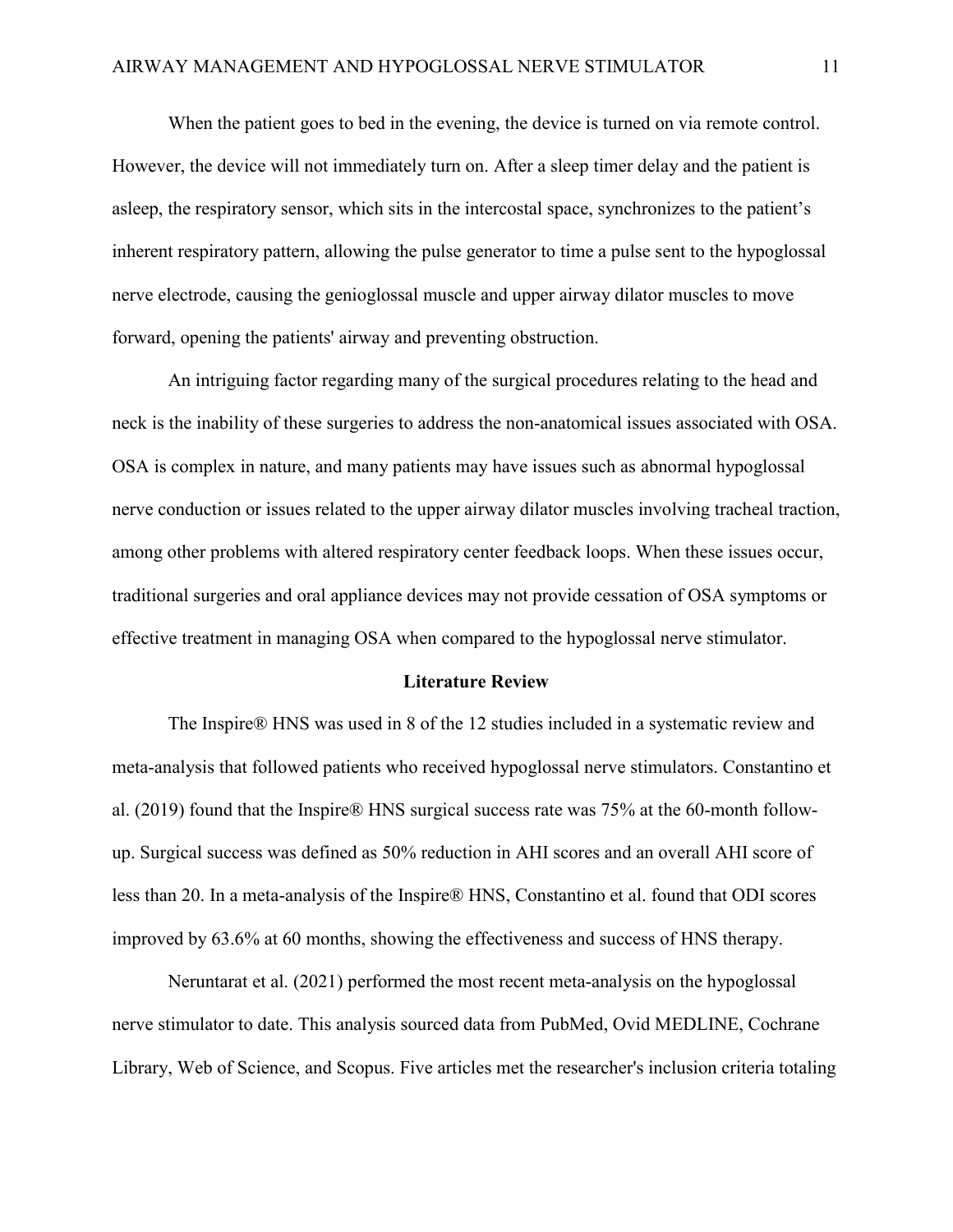990 patients participating in randomized trials or observational studies. Inclusion criteria were: all participants had to be adults (considered greater than 18 years of age), with sleep apnea or a diagnosed sleep disorder. In addition, all patients had to undergo either a traditional OSA surgical procedure or hypoglossal nerve stimulation with the Inspire® HNS implant. Traditional OSA surgeries included in the meta-analysis were uvulopalatopharyngoplasty or UPPP, Transoral robotic surgery (TORS) for tongue reduction, and other various palatal or tongue procedures. The primary outcome in comparing traditional OSA surgeries and hypoglossal nerve stimulation groups was AHI scores. Secondary outcomes were evaluated with the Epworth Sleepiness Scale, oxygen saturation nadir, success rate, cure rate, snoring, length of stay, readmission rate, and complications.

Neruntarat et al.(2021) found hypoglossal nerve stimulation to be more advantageous and successful in the management of OSA when compared to traditional OSA surgeries for selected patients. It was observed that patients who underwent hypoglossal nerve stimulator implantation had an AHI reduction (23.9 vs.15.8, P< 0.001), including a reduction in the oxygen desaturation index when compared to the traditional OSA surgery group. Not only did these patients benefit from significant AHI reduction, but they also had shorter hospital stays, lower readmission rates, and a lower incidence of adverse events. The researchers conclude that upper airway stimulation provided objective improvements in AHI scores, oxygen saturation nadir, success rate, cure rate, and comparable subjective outcomes in the Epworth Sleepiness Scale when compared to traditional OSA surgical procedures.

#### **STAR Trials**

Strollo et al. (2014) performed a multicenter prospective single-group cohort study that followed 126 participants across the United States and Europe. 83% of participants were male,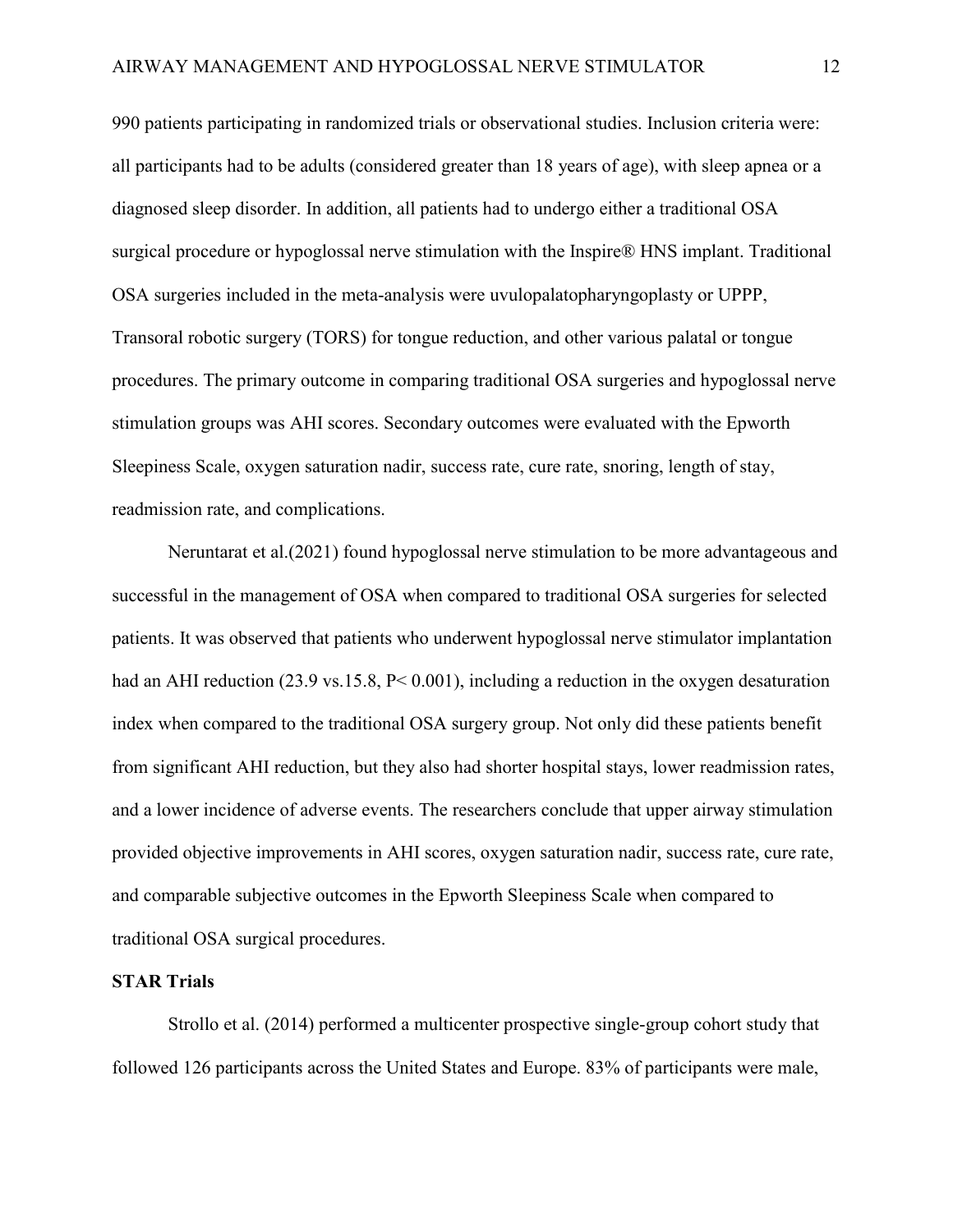and the mean age was 54.5 years of age after HNS implant. The authors found the median AHI scores at 12 months decreased by 68%. In addition, they found patients AHI scores dropped from 29.3 to 9, and the participants' oxygen desaturation index score decreased by 70%. The authors define the oxygen desaturation index as the number of times the blood oxygen level drops by  $\geq 4$ percentage points from the patient's baseline per hour of sleep. After the 12-month mark, Strollo et al. also performed a randomized controlled therapy withdrawal study as part of the STAR trial in which 46 responding subjects were randomized into a therapy maintenance group and a therapy withdrawal group. Minimal changes in AHI scores were observed among the 23 participants in the therapy-maintenance group compared to the 12-month scores as represented by 7.2 AHI events per hour. However, AHI scores were significantly higher at 25.8 events in the therapy-withdrawal group, indicating more severe apnea among the 23 participants that did not have the device turned on. In addition, this study's therapy withdrawal group showed an average increase in AHI scores of 18.2 events per hour, whereas the average increase in the therapymaintenance group was 1.7 events per hour.

#### **Post-operative Complications**

Van Daele et al. (2021) set to compare the post-operative complication rates between traditional OSA surgery and hypoglossal nerve stimulation as well. The researchers obtained data for traditional OSA surgery from the National Surgery Quality Improvement Program (NSQIP) database. NSQIP is a nationally validated, risk-adjusted outcomes registry maintained by the American College of Surgeons. The researchers then obtained data related to the hypoglossal nerve stimulator from the Adherence and Outcome of Upper Airway Stimulation for OSA International Registry (ADHERE registry). The outcomes were prospectively collected by chart review of over 2,000 patients separated into two groups. The first group was referred to as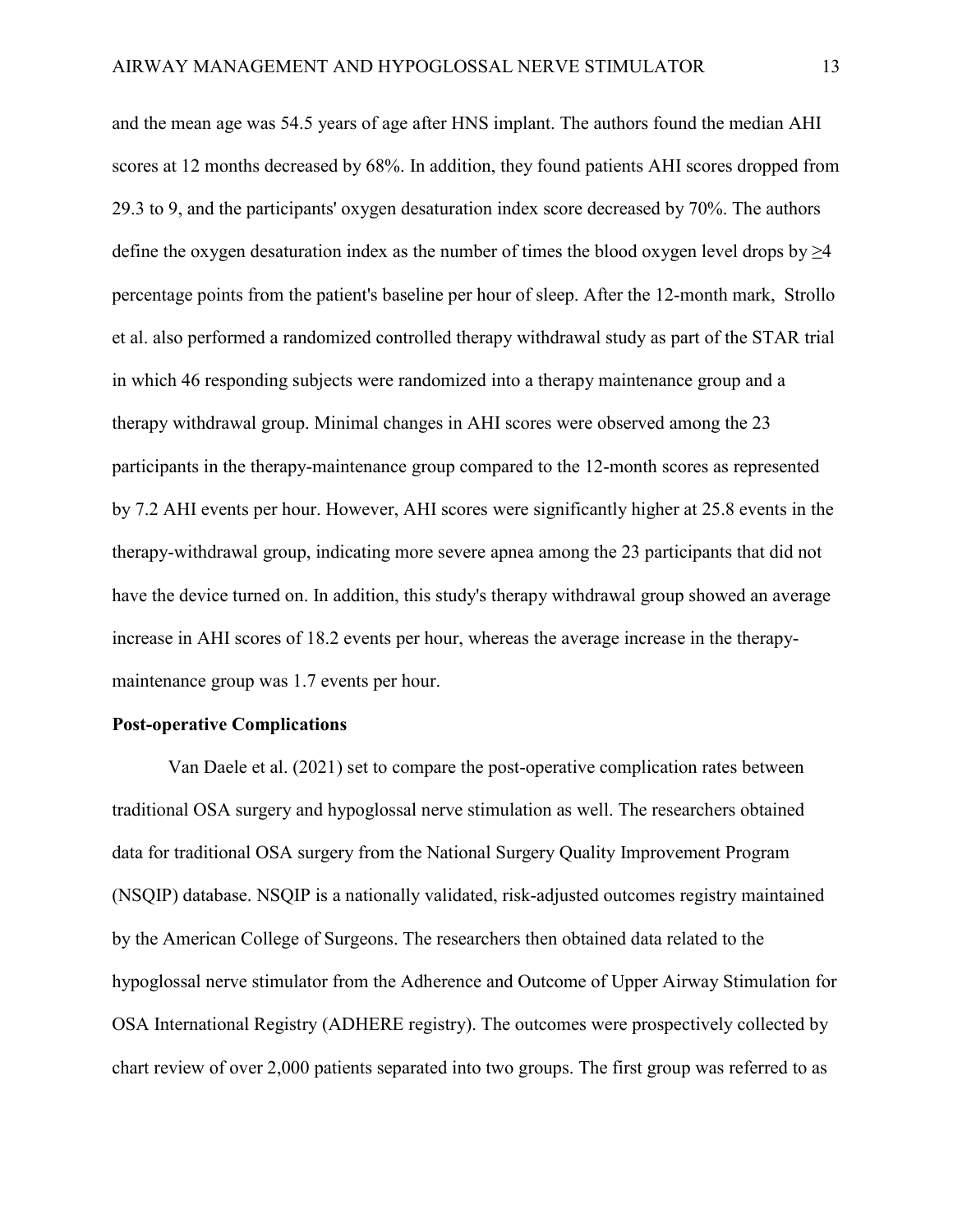the obstructive sleep apnea surgery (OSAS) cohort and consisted of 447 individuals who met the OSA diagnosis and airway procedure eligibility criteria. After filtering for a BMI less than or equal to 35 kg/m<sup>2</sup>, a total of 310 patients remained. The majority of this cohort consisted of overweight males with an average BMI of 29 kg/m<sup>2</sup> with hypertension and an average age of 42. Likewise, approximately 71% of the 310 patients studied underwent palatopharyngoplasty airway procedures.

In contrast, the HNS group consisted of 1,623 patients with an average age of 60 with hypertension as the primary comorbidity. The authors hypothesize that a lower average age in the OSAS group may be secondary to the concept that palatopharyngoplasty is less likely to be performed in older patients due to concerns of post-operative complications. The HNS cohort had a higher percentage of patients with comorbidities such as hypertension, diabetes, COPD, myocardial infarction, angina, congestive heart failure, peripheral vascular disease, and/or transient ischemic attack.

In comparing surgical times between the two cohorts, the OSAS group had a shorter operative time by an hour. The researchers propose the difference in operative times was likely related to the surgeons' learning curve. HNS is a newer procedure, so the expectation is surgical times will decrease as surgeons become more familiar with the implantation process. Regional differences account for varying lengths of stay and whether the procedure was an in-patient or outpatient procedure. In the United States, the HNS cohort had a shorter length of stay, whereas, in Europe, the OSAS cohort had a shorter length of stay. Similarly, the HNS cohort was less likely to be performed as an outpatient procedure in Europe. The authors cite local medical policy as the reason.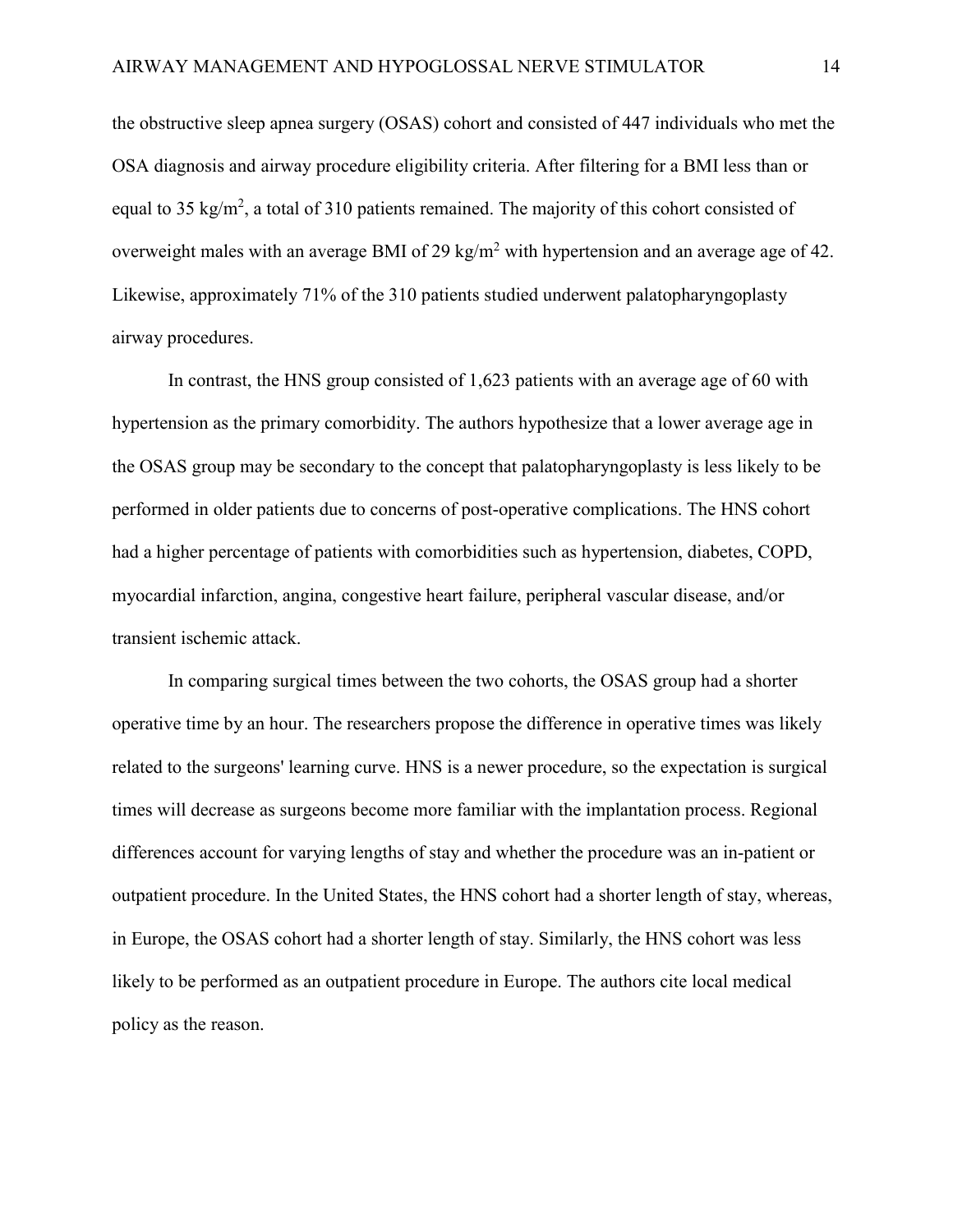When comparing the 30-day post-operative complication rates, the OSAS had significantly higher rate of return to the operating room and surgical site infection. This statistic was interesting because the OSAS cohort was younger and had fewer overall comorbidities. Researchers cite post-tonsillectomy bleeding as the primary reason. With that said, HNS has shown high success with low complication rates making it a viable treatment option, particularly in the elderly population.

HNS is a new surgical intervention for OSA, and therefore there is no comprehensive database that contains data regarding patients undergoing traditional OSA surgical interventions and HNS. In addition, NSQIP does not specify the patients' OSA severity or positive airway pressure intolerance, making it difficult to assess or account for inherent similarities and differences between cohorts. Another limiting factor when comparing cohorts is differences in complications between surgeries. For example, patients undergoing HNS surgery could have a hematoma, pneumothorax, nerve injury, or device failure, whereas patients undergoing OSAS could have oropharyngeal bleeding, dehydration, dysphagia, and/or airway issues. Another limitation was the fact that there were significantly fewer patients in the OSAS cohort when compared to the HNS cohort, which may skew the comparison of the different cohorts.

Even with these limitations, the study concluded that hypoglossal nerve stimulator patients saw shorter hospital stays, a lower 30-day return to the operating room (0.1% of HNS vs. 4.8% OSAS), and lower surgical site infections (0.13% HNS vs. 0.9% OSAS) when compared to traditional OSA surgical procedures despite an older HNS cohort and subsequent higher prevalence of comorbidities (Van Daele et al., 2021).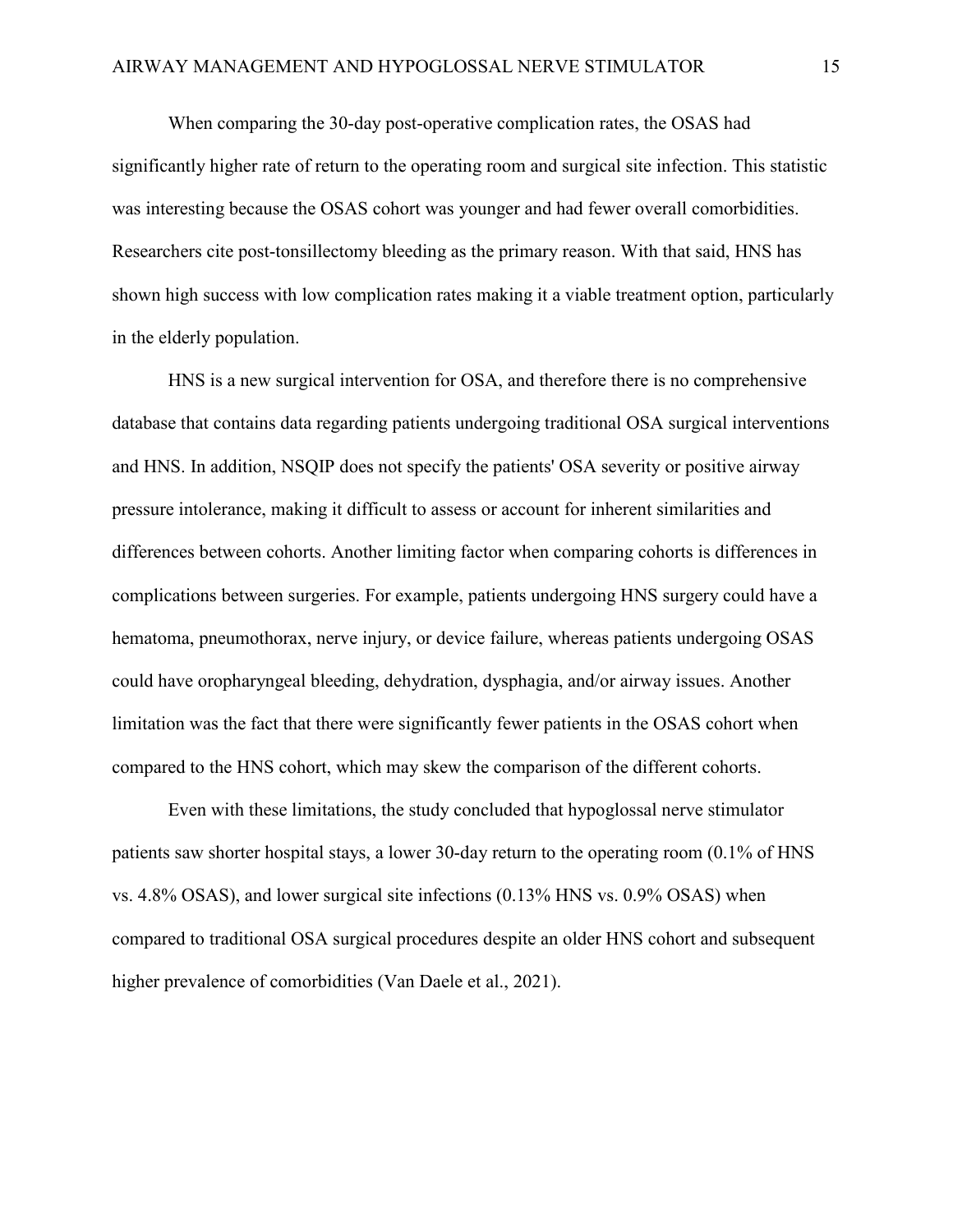#### **Hypoglossal Nerve Stimulator Considerations**

The device manual outlines treatment is reserved for moderate to severe OSA patients. The patient's AHI score determines the severity. The device manual defines apnea as the loss of air exchange, and hypopnea is the partial loss of air exchange. AHI scores indicate the average number of times a patient obstructs every hour. Patients who fall into the moderate to severe OSA category have an AHI score greater than or equal to 15 and less than or equal to 65. Patients who qualify for this therapy must be over the age of eighteen and must first fail or not tolerate positive airway pressure therapy (U.S. Food and Drug Administration, 2020).

Failure of positive airway pressure therapy is defined as having an AHI score greater than 15 despite using a positive airway pressure device greater than five nights per week for more than four hours per night (U.S. Food and Drug Administration, 2020). Failure can also be defined as an unwillingness to use positive airway pressure therapy as previously described.

Patients that fall into the moderate to severe OSA category and fail positive airway pressure therapy must also undergo drug-induced sleep endoscopy (DISE) to determine eligibility for device implantation. This is because the Inspire® HNS is not designed for OSA patients with concentric retropalatal collapse (Woodson et al., 2016). Therefore, DISE is crucial in determining which patients are eligible. The DISE examination evaluates the nasal passages, oropharyngeal space, and retroglossal area. In addition, DISE is performed to characterize the airway collapse pattern. The pattern and degree of collapse are scored according to the velum, oropharyngeal, tongue base, and epiglottis. Based on these scores, patients are excluded if DISE reveals complete concentric collapse at the retropalatal airway because the tongue's protrusion will not resolve that pattern of airway obstruction. (Gupta et al., 2018).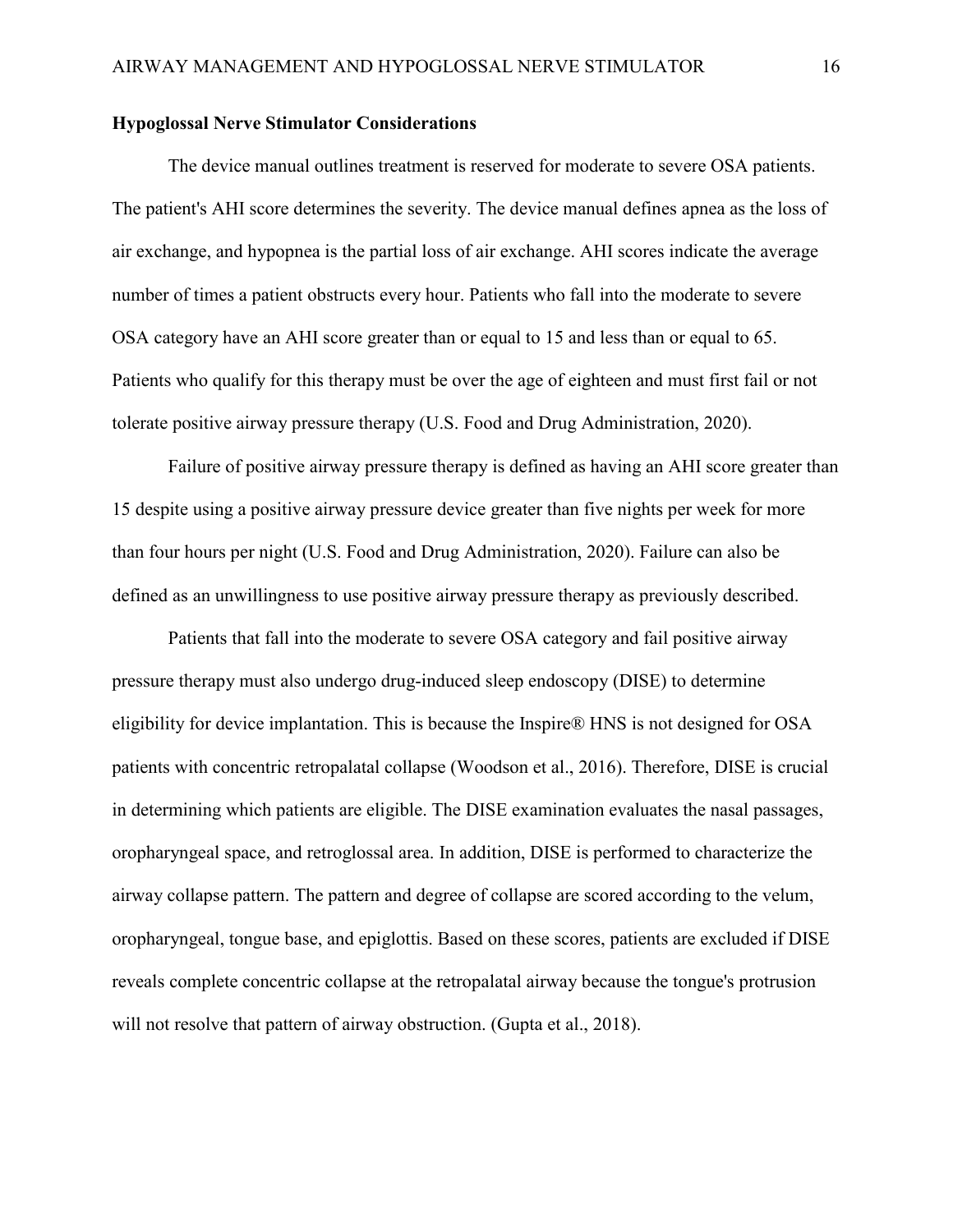Other exclusion criteria exist for device implantation. The first exclusion criterion is the presence of any type of central or mixed apnea that makes up more than one-fourth of the patient's total AHI score. Hines (2017) defines central apnea as sleep apnea that is not associated with respiratory effort during the apnea event. The absence of respiratory effort is secondary to the instability of neural control of respiration and weakness of respiratory muscles. Upper airway stimulation would not benefit a patient who is not making a respiratory effort; therefore, it would not improve their AHI scores.

Additionally, patients who have any physical findings that could compromise the performance of upper airway stimulation should not be considered for device implantation. For example, this would be a patient who may have a tumor or growth in the airway that leads to blockage of the upper airway. Also, patients who have conditions that compromise the neurologic control of the upper airway are likewise not considered candidates. This would include patients who are unable to operate the device's remote control or do not have the necessary assistance available to help them operate the device.

Hypoglossal nerve stimulation is intended for patients with a BMI of 32 kg/m<sup>2</sup> or lower and is not indicated for larger patients (Woodson et al., 2016). This is echoed by the device manual, which states that patients should not receive device implantation if they have a BMI higher than 32 kg/m<sup>2</sup>. The manual cites that these patients may have a decreased likelihood of response to treatment as the data from initial trials related to this device did not study patients with a BMI higher than 32 kg/m<sup>2</sup>. As such, use of the Inspire® HNS in patients with a high BMI is not recommended due to the unknown safety and efficacy of the device in this population (U.S. Food and Drug Administration, 2020).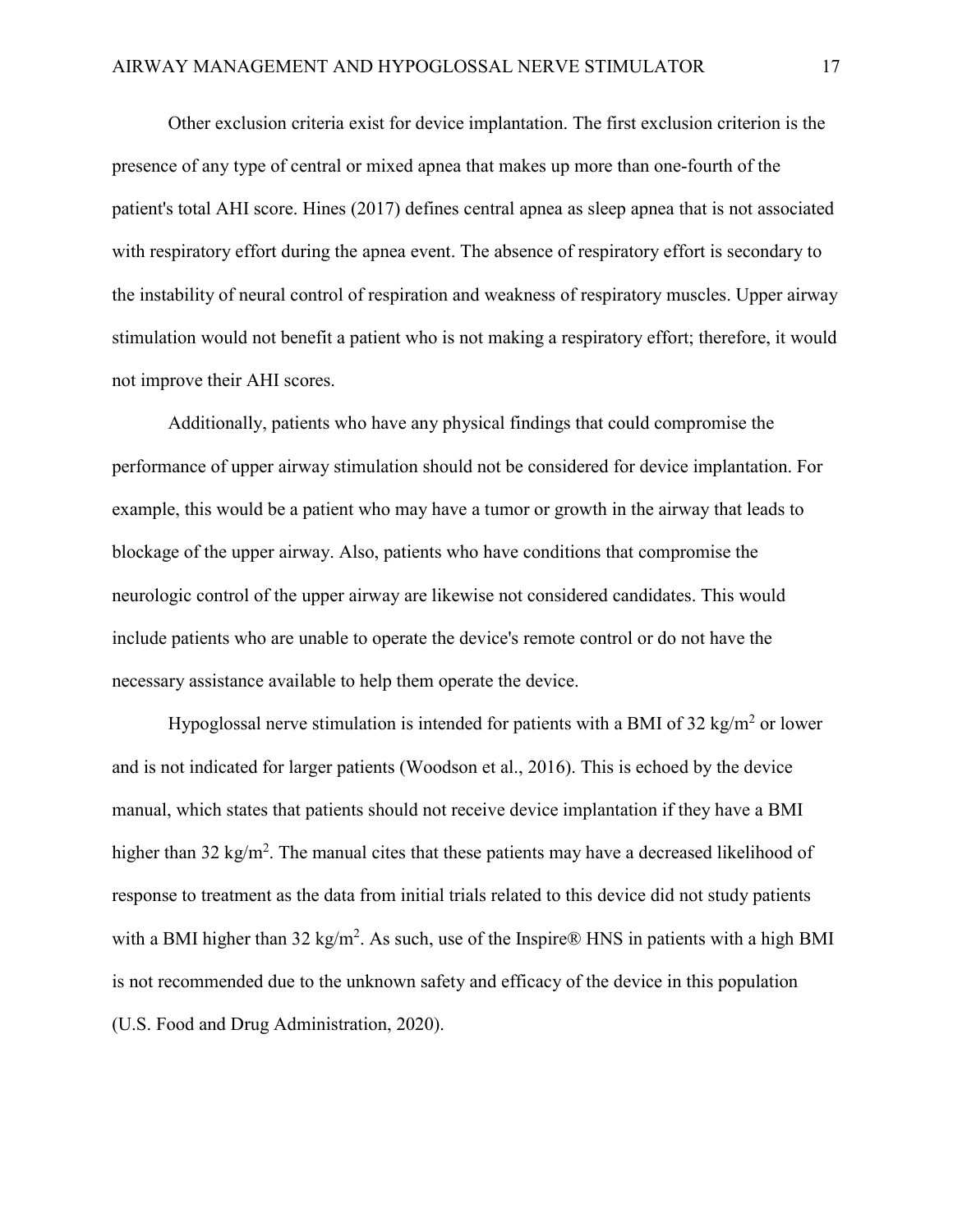A retrospective observational study conducted by Parikh et al. (2018) set to determine the feasibility of hypoglossal nerve stimulation in patients with cardiac implantable electronic devices (CIED). The authors studied 14 male patients at five different centers across the United States who received hypoglossal nerve implantation and had some form of a CIED. Intraoperatively, testing confirmed that bipolar and unipolar hypoglossal nerve stimulation did not impact CIED sensing. In addition, it was determined that CIEDs had no oversensing episodes implying that the simultaneous use of hypoglossal nerve stimulation devices with CEIDs is safe and effective and without device-device interaction. The authors highlight the small cohort observed and acknowledge the need for continued investigation with both male and female genders represented. A case study by Ong et al. (2016) found similar evidence proving that an implantable-cardioverter-defibrillator (ICD) and the hypoglossal nerve stimulator can safely be used in the same patient. The authors say that because cardiac pacemakers and ICDs rely on similar cardiac sensing, they believe their data could be generalized to cardiac pacemakers implying that pacemakers may also be safely used in patients with HNS devices.

Another consideration for device implantation is magnetic resonance imaging (MRI) compatibility. The early models of the Inspire® HNS included the pulse generator model 3024, stimulation lead model 4063, and sensing lead model 4323. This version of the HNS was not MRI compatible. For those patients with the older implanted device, MRI scanning is contraindicated. In fact, the device manual from that model listed the need for routine MRI scanning as a contraindication to device implantation (U.S. Food and Drug Administration, 2014). However, according to the device manual of newer models, patients are eligible for specific MRI scans (U.S. Food and Drug Administration, 2020). Yu & Thaler (2020) specify that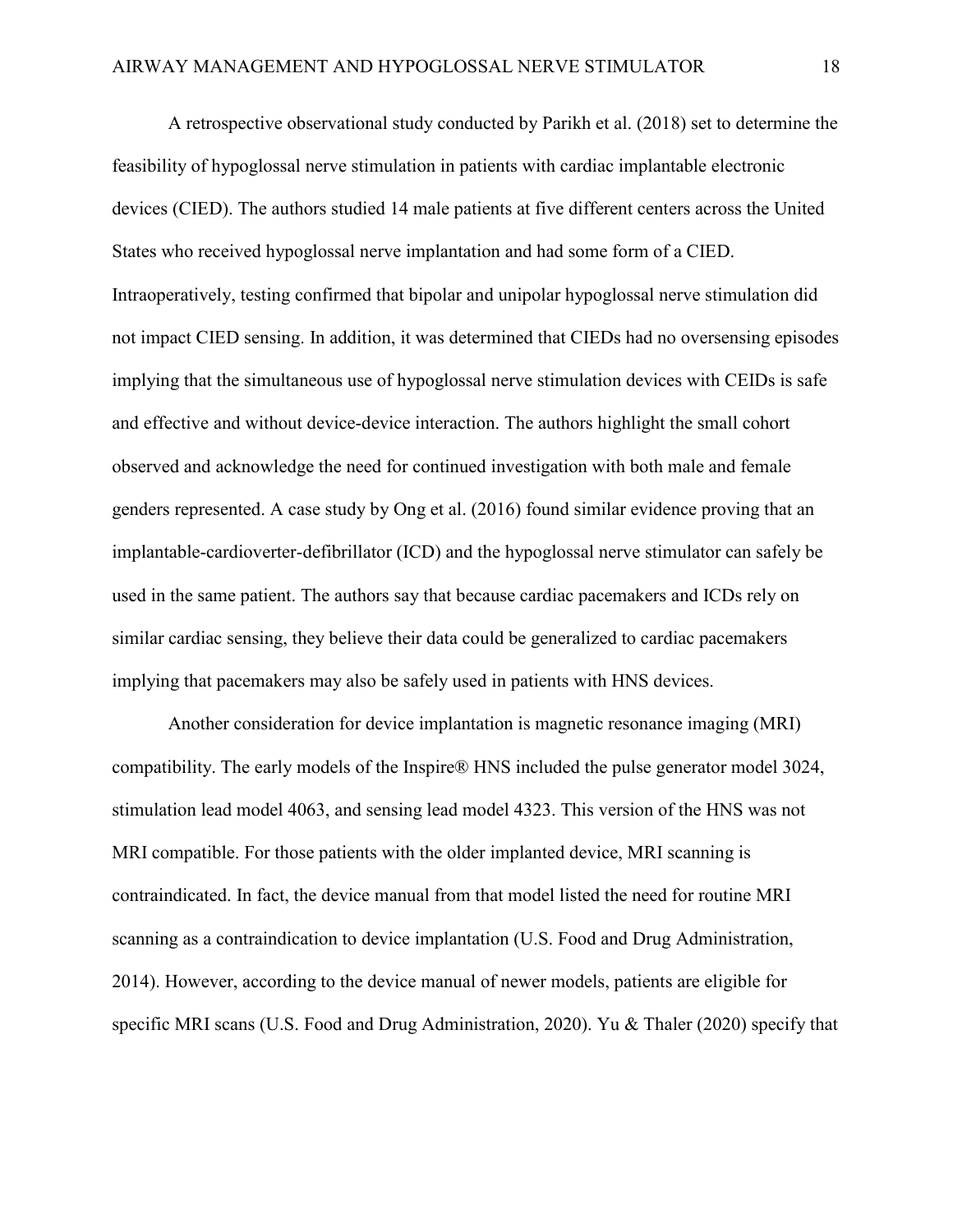patients with the most recent version of the hypoglossal nerve stimulator device can get MRI scans of the head and extremities without issue.

It should be noted that a new surgical technique related to implantation comes with the newer model. With careful preparation of the hypoglossal nerve, it was determined that excluding the lateral branches and including the medial branches of the hypoglossal nerve was critical in optimizing surgical success. By stimulating the hypoglossal nerve in this fashion, the tongue base protrudes due to genioglossus muscle activation, opening the airway in the retroglossal region (Gupta et al., 2018).

Precautions must also be considered as it relates to the anesthetic environment and diathermy. In patients who have the HNS already implanted, the anesthesia provider should be concerned with any form of diathermy. The device manual states energy from diathermy (this includes shortwave diathermy, microwave diathermy, or therapeutic ultrasound diathermy) can be transferred through the implanted system and cause tissue damage at the location of the implanted electrodes resulting in severe injury or death. Diathermy can damage the patient and damage the implanted components of the device, causing device failure and loss of therapy. If diathermy is used anywhere on the body (not just near the location of the implanted system), injury can occur to the patient and device, whether the generator is turned on or off. If the leads or generator remain in the body, damage can still ensue if the device is not in use (U.S. Food and Drug Administration, 2020).

If a patient already has the device implanted and is receiving subsequent surgery, the anesthesia provider should consider whether electrocautery will be used for that procedure. If electrocautery is planned, the electrocautery apparatuses should not be used near the stimulator or its leads and should not make contact with the stimulator or its leads. If cautery must be used,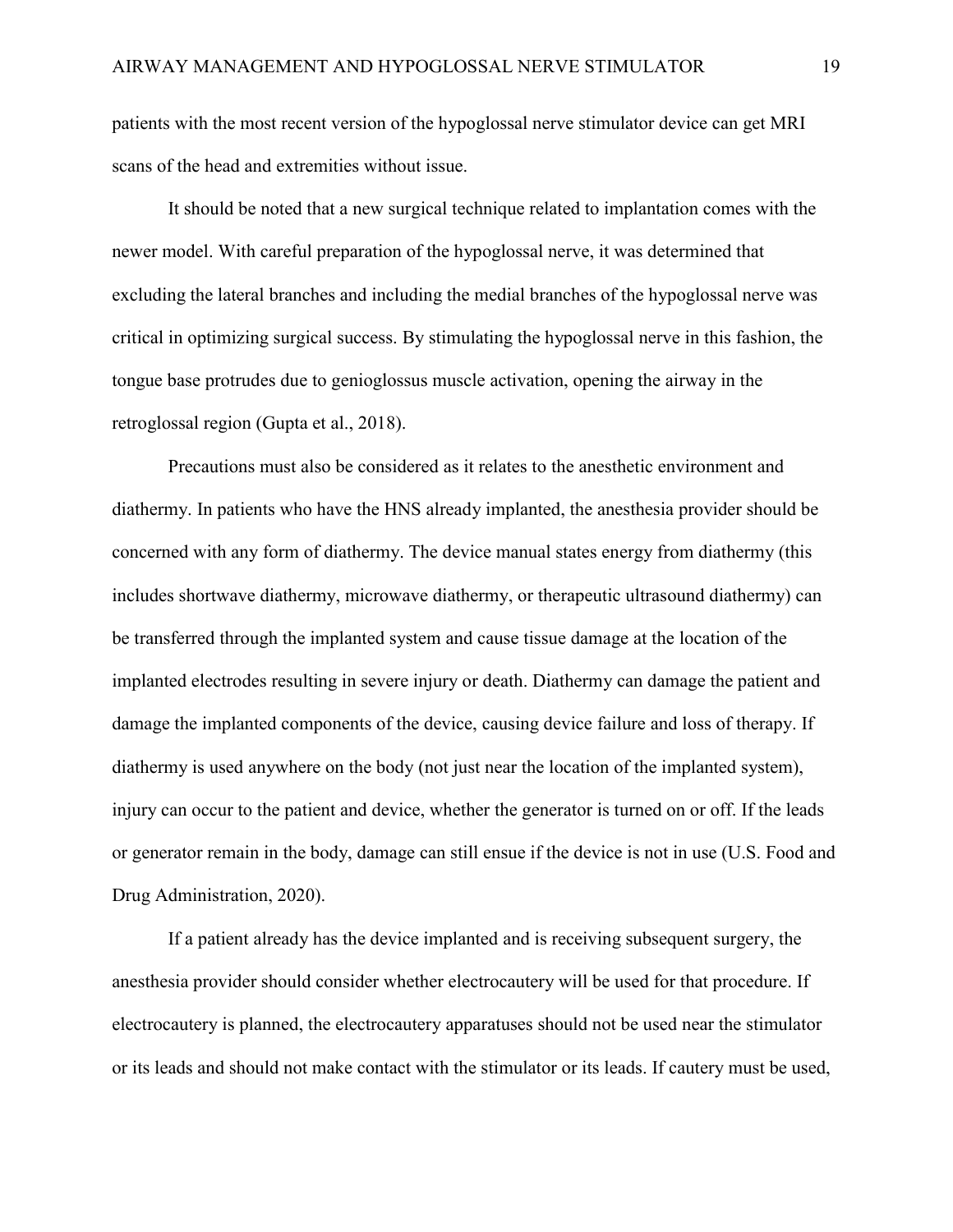bipolar cautery is preferred due to unipolar cautery transmission along the lead body, potentially causing nerve damage to the patient. Moreover, if electrocautery must be used in the vicinity of the generator, the device should be turned off (U.S. Food and Drug Administration, 2020).

If a procedure requires radiofrequency ablation, it should not be used directly over the implant site. If radiation therapy is indicated with this device, the generator should not be directly irradiated by therapeutic levels of ionizing radiation due to risk of permanent damage to the generator circuitry. If radiation therapy is indicated near the generator, then the device should be shielded, and proper function of the device should be confirmed after treatment (U.S. Food and Drug Administration, 2020).

X-ray and fluoroscopy will not affect the device generator or its leads. While ultrasound scanning poses no risk to the patient, it should not be used directly over the implant site as it could cause mechanical damage to the generator or its leads (U.S. Food and Drug Administration, 2020).

If the anesthetized patient has the hypoglossal nerve stimulator implanted and needs defibrillation or cardioversion, biphasic waveforms and energy delivered should be minimized. If paddles are used, they should be placed as far away from the implanted device as possible. When utilizing any of the discussed medical treatments, the provider should confirm normal system operations of the implanted device before the patient uses the stimulator (U.S. Food and Drug Administration, 2020).

#### **Proposed Use of Hypoglossal Nerve Stimulator**

With the surgical success rates seen in patients who have the Inspire® HNS, are there other ways to utilize the benefits this therapy offers patients? It seems reasonable that the anesthesia provider would want to utilize this device to help improve oxygenation and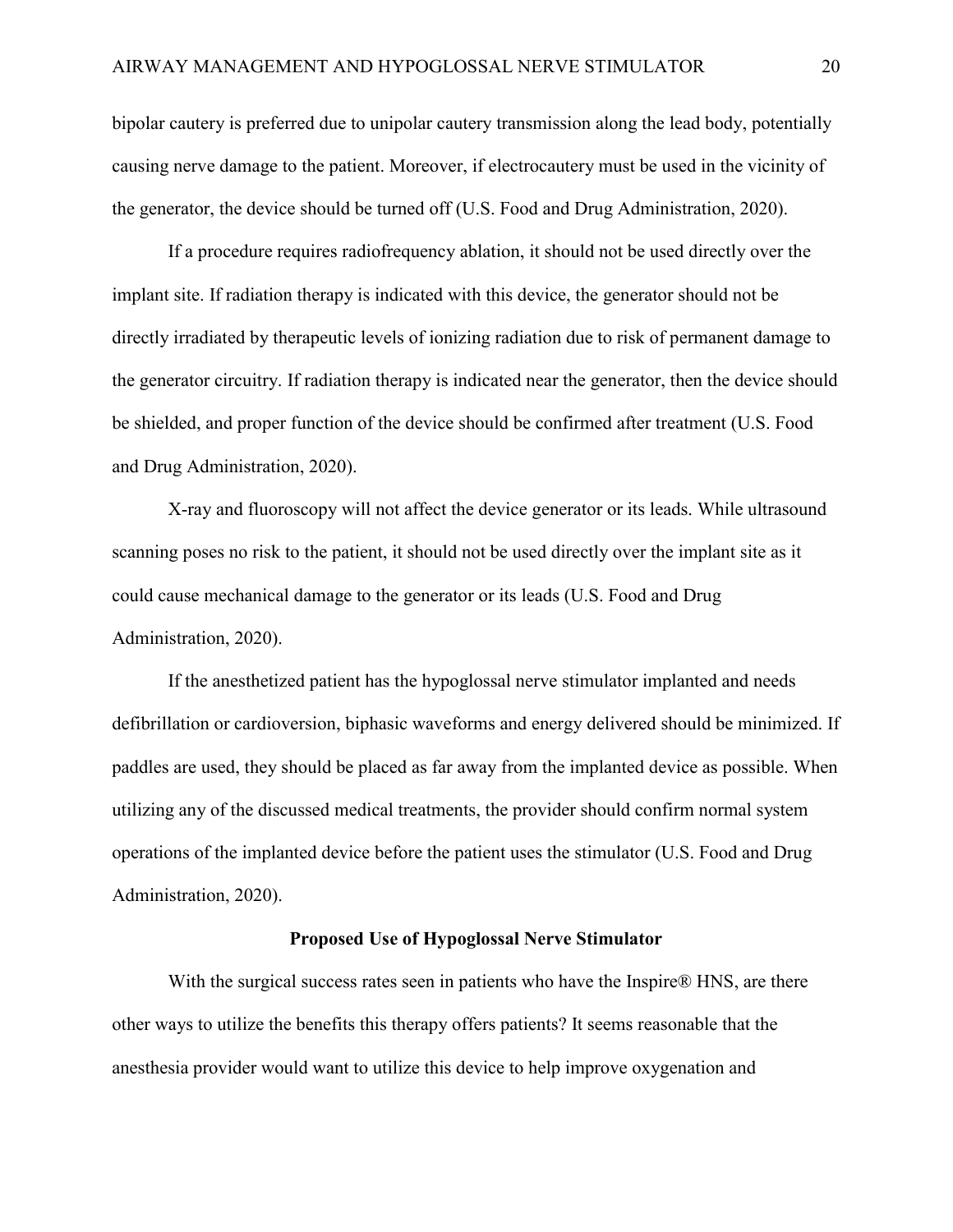ventilation in the anesthetized, obstructing OSA patient in the perioperative environment. However, there is currently no literature specifically addressing the feasibility of utilizing the HNS in the intraoperative or post-operative phase. This analysis provides a comprehensive overview of the hypoglossal nerve stimulator, its indications, contraindications, and considerations that the anesthesia provider must keep in mind related to this device. It also discusses how the device's success compares to traditional OSA surgical treatment options. Based on the current literature available regarding the hypoglossal nerve stimulator, it seems the most realistic situations in which the anesthesia provider may be able to utilize HNS therapy is the intraoperative and post-operative phase in which the patient has spontaneous respiratory effort and is obstructing.

This suggestion is the opinion of the author of this manuscript; however, there is no evidence yet published to support the intraoperative or post-operative use of the Inspire® HNS device. The intraoperative use of the Inspire® HNS device is suggested for patients that receive monitored anesthesia care (MAC) and spontaneously breathe during the entirety of the procedure. HNS would not aid in ventilation or oxygenation if the patient was not spontaneously breathing. If the patient is not making respiratory effort, the device cannot work.

Another consideration with utilization of HNS during procedures is the use of electrocautery. The anesthesia provider needs to ensure that bipolar cautery is used and that electrocautery is not used near the site of the implanted device or its leads. Something else to consider is how the sensing leads work. The respiratory sensing lead detects the patient's respiratory effort through a pressure-sensitive membrane that converts the mechanical energy of respiration into an electrical signal that travels to the pulse generator. The pulse generator then triggers the stimulation lead to deliver a stimulus to the medial branches of the hypoglossal nerve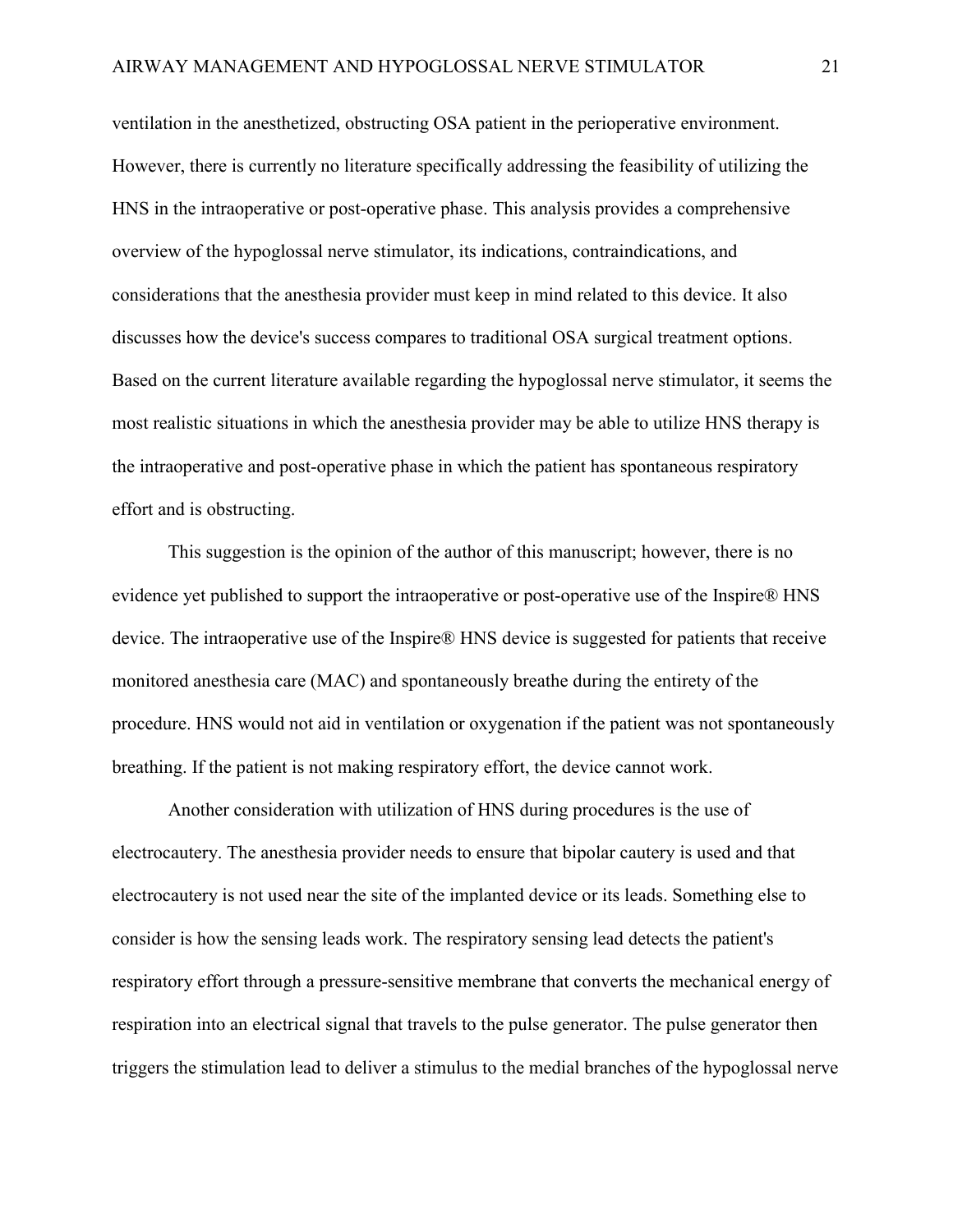via a flexible self-sizing stimulation cuff which encapsulates the hypoglossal nerve. Any MAC procedure that involves repetitive physical stimuli from the surgeon or the proceduralist could compromise the effectiveness of the respiratory sensing lead due to erroneous stimulation. Erroneous stimulation could lead to the delivery of stimuli that are not in sync with the patient's breathing pattern providing no benefit to relieving obstructions. This would likely rule out device use during any total joint procedure performed under MAC sedation with a spinal anesthetic due to excessive movement affecting the respiratory sensing lead.

Another issue with utilizing the HNS in the perioperative environment is the latent period that is programmed into the device. The latent period is designed to allow the patient to get to sleep before therapy kicks in for nightly use. However, if this period is prolonged, deep sedation with MAC could result in profound hypoventilation and subsequent hypercarbia as the device cycles through the latent period. This would also limit the feasibility of HNS device use in the perioperative environment.

#### **Conclusion**

The pathophysiology of OSA involves anatomic issues related to the pharynx, including fatty tissue deposition in the pharynx, neck area, and throat muscles resulting in a smaller crosssectional area of the pharynx. However, the pathophysiology of OSA is not limited to solely anatomical issues. Non-anatomic issues related to OSA include ineffective function of the upper airway dilator during sleep, decreased pharyngeal muscle reactivity and effectiveness, and changes in cortical excitation threshold. The harmful effects of untreated OSA are well defined. Many problems accompany OSA patients who are not effectively treated. These problems include hypertension, cardiovascular disease, increased incidence of cardiovascular events, increased cancer incidence, increased mortality, and increased neurodegeneration. Positive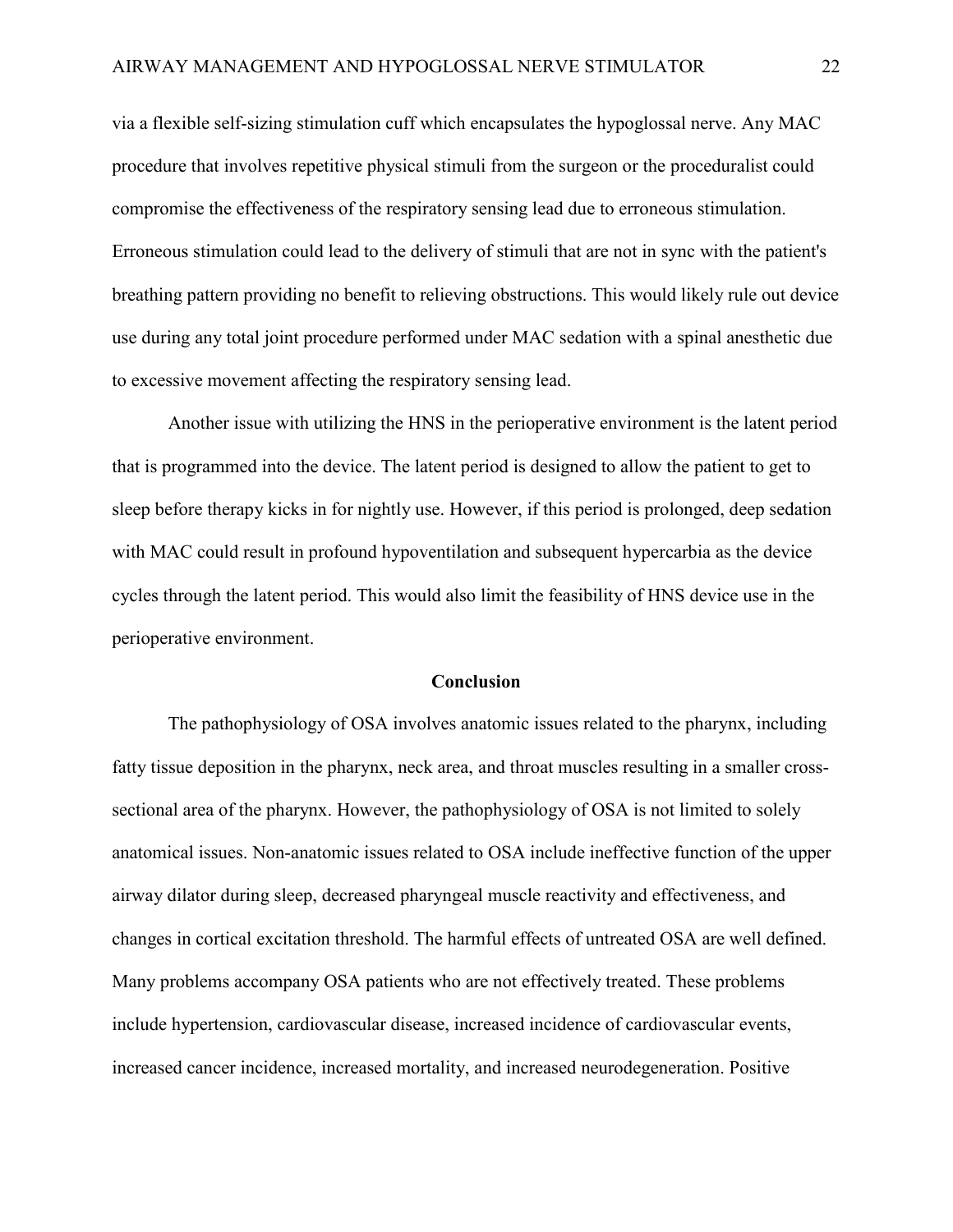pressure therapy remains the gold standard for OSA; however, nightly positive pressure therapy use remains problematic for many OSA patients due to various lifestyle and social considerations. These may include mask discomfort, claustrophobia, and pressure intolerance. Alternative treatment methods include the novel hypoglossal nerve stimulator and traditional OSA surgeries such as UPPP, TORS for tongue reduction, and other palatal or tongue procedures. This manuscript focuses on the Inspire® HNS device and the ability to decrease AHI and ODI scores in the OSA patient, thus improving ventilation and oxygenation. The current literature favors HNS over traditional OSA surgery due to its benefits in improving AHI scores, oxygen saturation nadir, success rate, and cure rate related to OSA. In addition, HNS is favored over traditional OSA surgeries because HNS patients realize shorter hospital stays, a lower 30 day return to the operating room, and lower surgical site infections rates.

Further research is needed addressing the use of the Inspire® HNS device in the intraoperative and post-operative setting as there is no current evidence published that discusses or studies this proposal. However, the author of this manuscript hypothesizes a few scenarios in which the device use could be beneficial and feasible based on the current evidence published on the hypoglossal nerve stimulator and current anesthetic implications related to the device.

Limitations include a complete lack of evidence available addressing this topic. There are only a few published systematic reviews and meta-analyses related to the HNS device. However, stimulation of the hypoglossal nerve and genioglossus muscle seems to be an effective physiologic treatment for OSA. HNS devices have progressed over time and can now deliver the stimulus to a more precise target of the inclusion branches of the hypoglossal nerve and treat the retroglossal and retropalatal areas of the airway. It was determined that excluding the lateral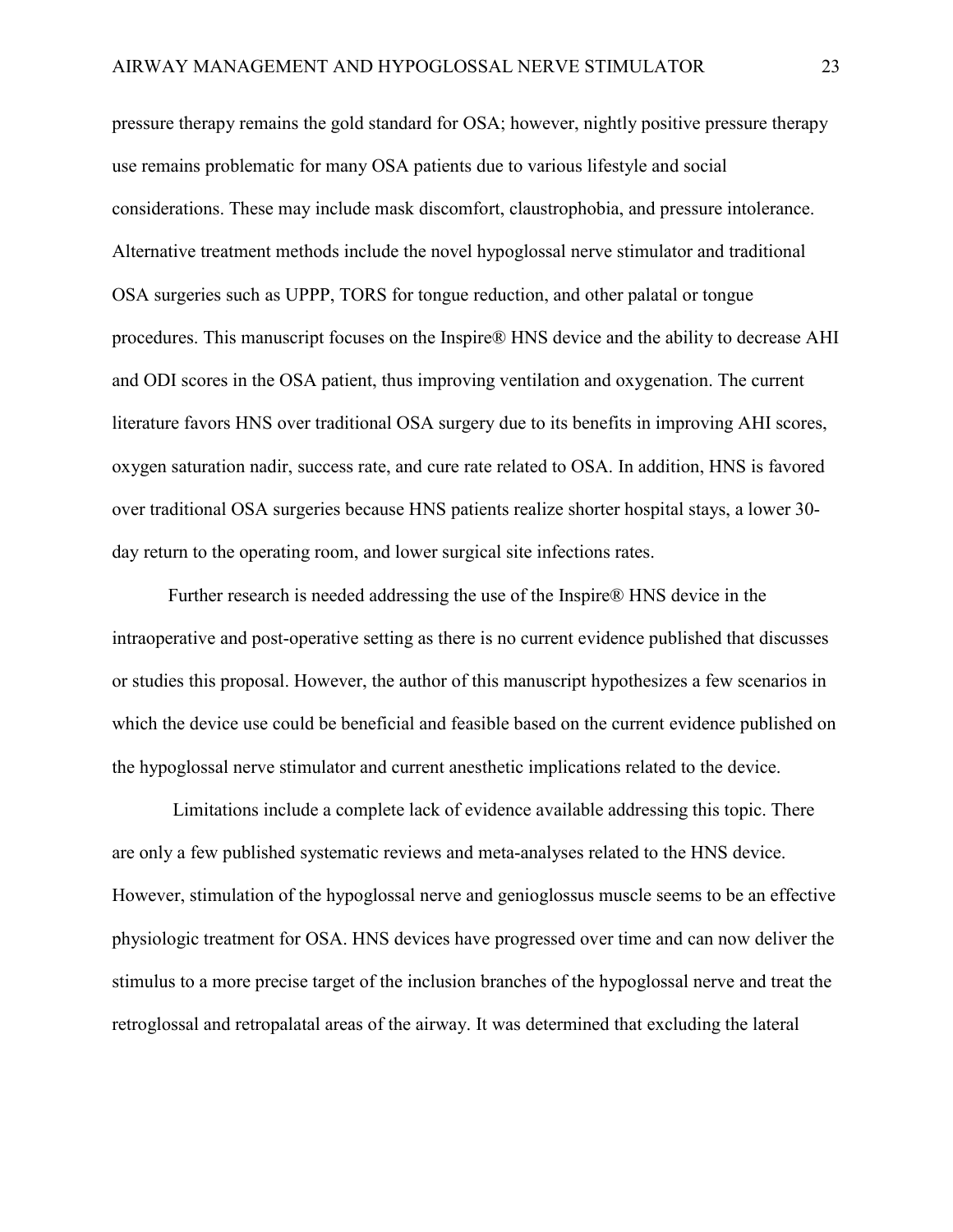branches and including the medial branches of the hypoglossal nerve aided in opening the airway in the retroglossal region, making the treatment more beneficial.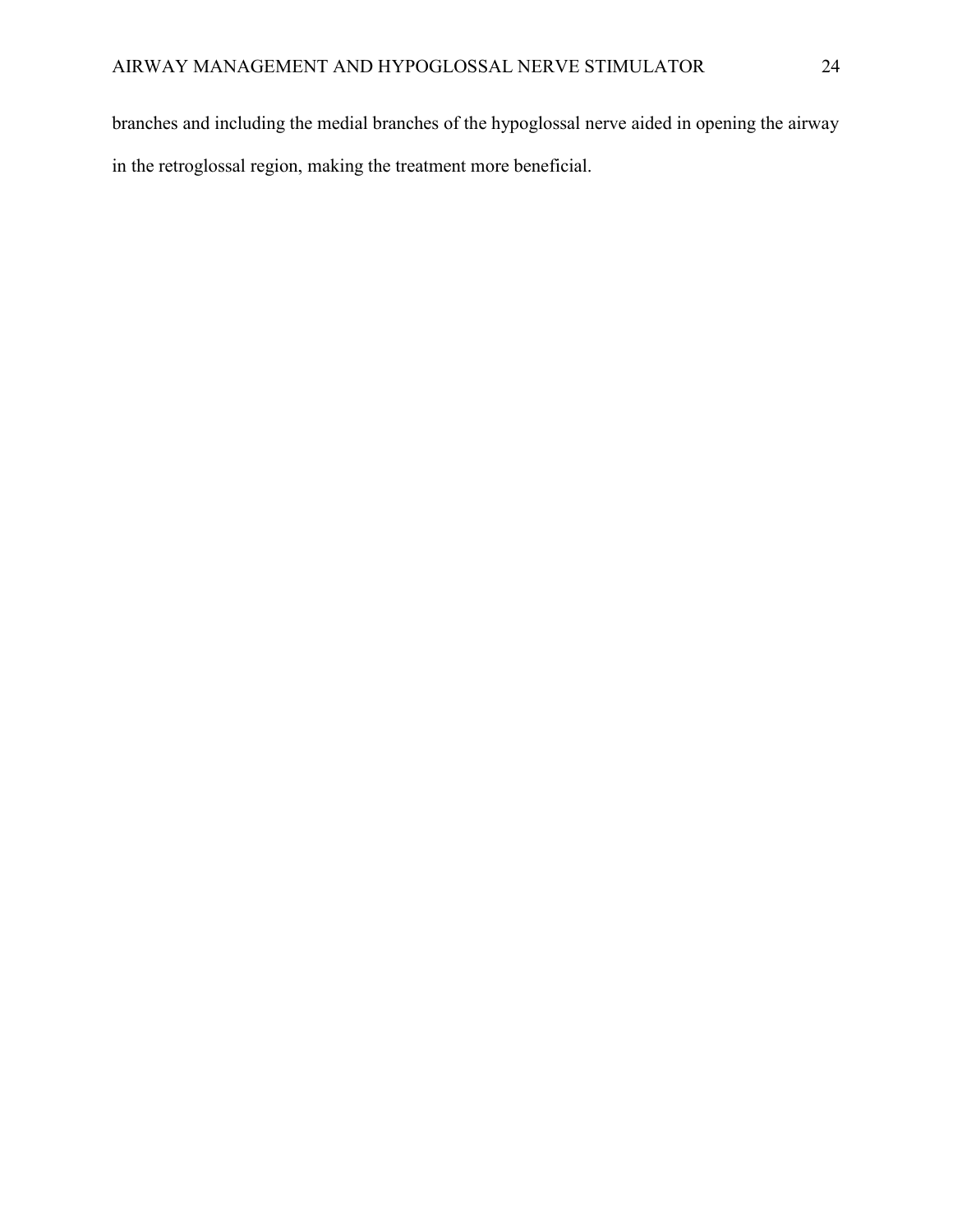#### **References**

American Academy of Sleep Medicine. (2014). *Rising prevalence of sleep apnea in U.S. threatens public health.*

https://aasm.org/rising-prevalence-of-sleep-apnea-in-u-s-threatens-public-health/

- American Sleep Apnea Association. (2020). *What does AHI represent?* https://www.sleepapnea.org/what-does-ahi-represent/
- Barash, P. G., Cullen, B. F., Stoelting, R. K., Cahalan, M. K., Stock, M. C., Ortega, R., Sharar, S. R., & Holt, N. F. (2017). *Clinical anesthesia*. Wolters Kluwer.
- Batool-Anwar, S., Goodwin, J. L., Kushida, C. A., Walsh, J. A., Simon, R. D., Nichols, D. A., & Quan, S. F. (2016). Impact of continuous positive airway pressure (CPAP) on quality of life in patients with obstructive sleep apnea (OSA). *Journal of sleep research*, *25*(6), 731–738. https://doi-org.une.idm.oclc.org/10.1111/jsr.12430
- Bernhardt, L., Brady, E. M., Freeman, S. C., Polmann, H., Réus, J. C., Flores-Mir, C., De Luca Canto, G., Robertson, N., & Squire, I. B. (2021). Diagnostic accuracy of screening questionnaires for obstructive sleep apnoea in adults in different clinical cohorts: A systematic review and meta-analysis. *Sleep & amp*; *Breathing*, 1. https://doi.org/10.1007/s11325-021-02450-9
- Butterworth, J. F., Mackey, D. C., & Wasnick, J. D. (2018). *Morgan & mikhail's clinical anesthesiology* (6th ed.). McGraw-Hill Education LLC.
- Costantino, A., Rinaldi, V., Moffa, A., Luccarelli, V., Bressi, F., Cassano, M., Casale, M., & Baptista, P. (2019). Hypoglossal nerve stimulation long-term clinical outcomes: A systematic review and meta-analysis. *Sleep & amp*; *Breathing*, 24(2), 399-411. https://doi.org/10.1007/s11325-019-01923-2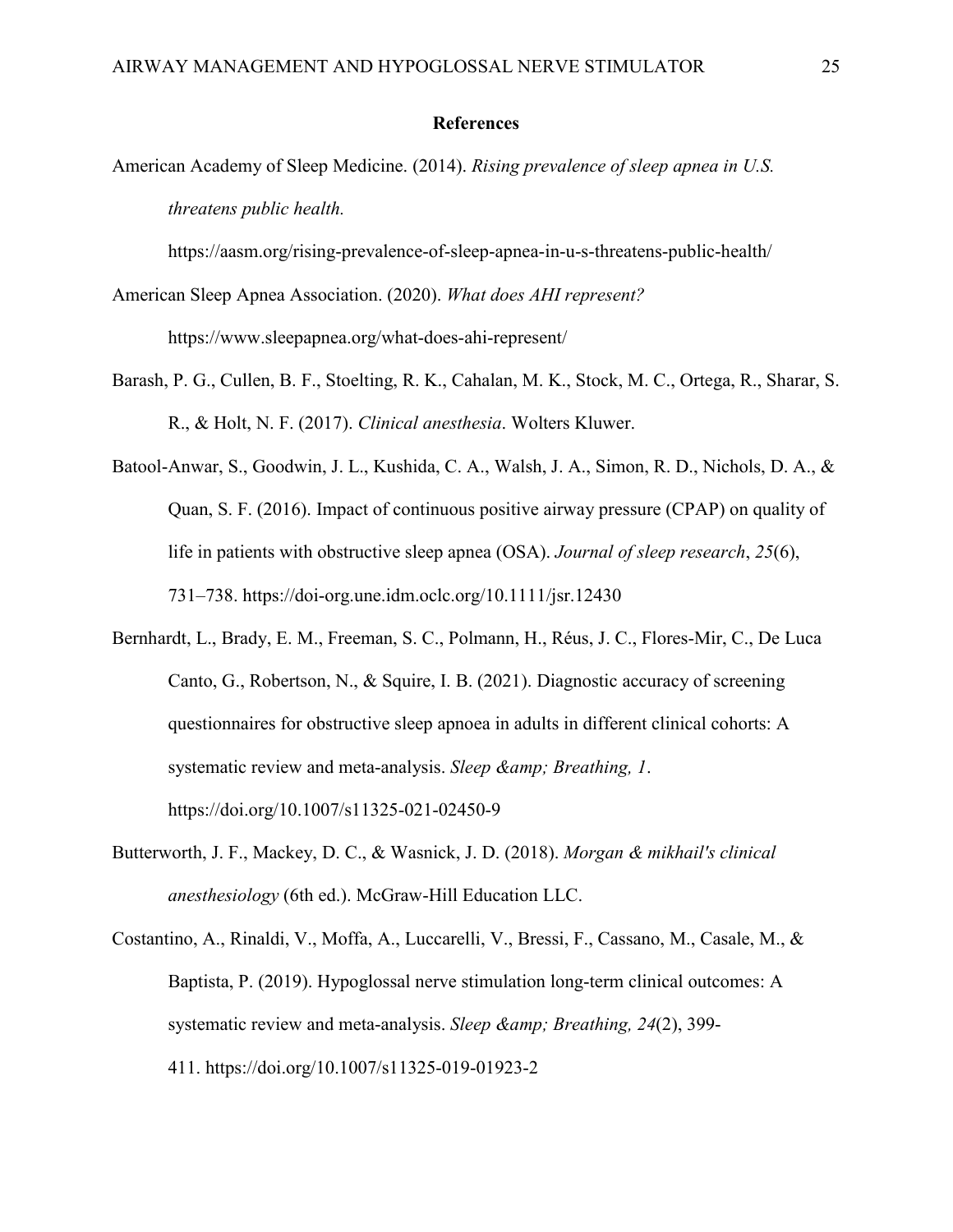- Foldvary-Schaefer, N. R., & Waters, T. E. (2017). Sleep-Disordered Breathing. *Continuum (Minneapolis, Minn.)*, *23*(4, Sleep Neurology), 1093–1116. https://doiorg.une.idm.oclc.org/10.1212/01.CON.0000522245.13784.f6
- Gagnadoux, F., Fleury, B., Vielle, B., Pételle, B., Meslier, N., N'Guyen, X. L., Trzepizur, W., & Racineux, J. L. (2009). Titrated mandibular advancement versus positive airway pressure for sleep apnoea. *The European respiratory journal*, *34*(4), 914–920. https://doiorg.une.idm.oclc.org/10.1183/09031936.00148208
- Gupta, R. J., Kademani, D., & Liu, S. Y. (2018). Upper airway (hypoglossal nerve) stimulation for treatment of obstructive sleep apnea. *Atlas of the Oral and Maxillofacial Surgery Clinics of North America, 27*(1), 53-58. https://doi.org/10.1016/j.cxom.2018.11.004
- Heiser, C. & Eckert, D. (2019). Pathophysiology of obstructive sleep apnea. *ENT*, *67*, 654- 662. https://doi-org.une.idm.oclc.org/10.1007/s00106-019-0720-9
- Hillman, D. R., Murphy, A. S., & Pezzullo, L. (2006). The economic cost of sleep disorders. *Sleep*, *29*(3), 299–305. https://doi-org.une.idm.oclc.org/10.1093/sleep/29.3.299
- Hines, R. L. (2017). *Stoelting's anesthesia and co-existing disease* (7th ed.). Elsevier Health Sciences Division.
- Lim, D. C., & Pack, A. I. (2017). Obstructive sleep apnea: Update and future. *Annual Review of Medicine, 68*(1), 99-112. https://doi.org/10.1146/annurev-med-042915-102623

Morgenthaler, T. I., Aurora, R. N., Brown, T., Zak, R., Alessi, C., Boehlecke, B., Chesson, A. L., Jr, Friedman, L., Kapur, V., Maganti, R., Owens, J., Pancer, J., Swick, T. J., Standards of Practice Committee of the AASM, & American Academy of Sleep Medicine (2008). Practice parameters for the use of autotitrating continuous positive airway pressure devices for titrating pressures and treating adult patients with obstructive sleep apnea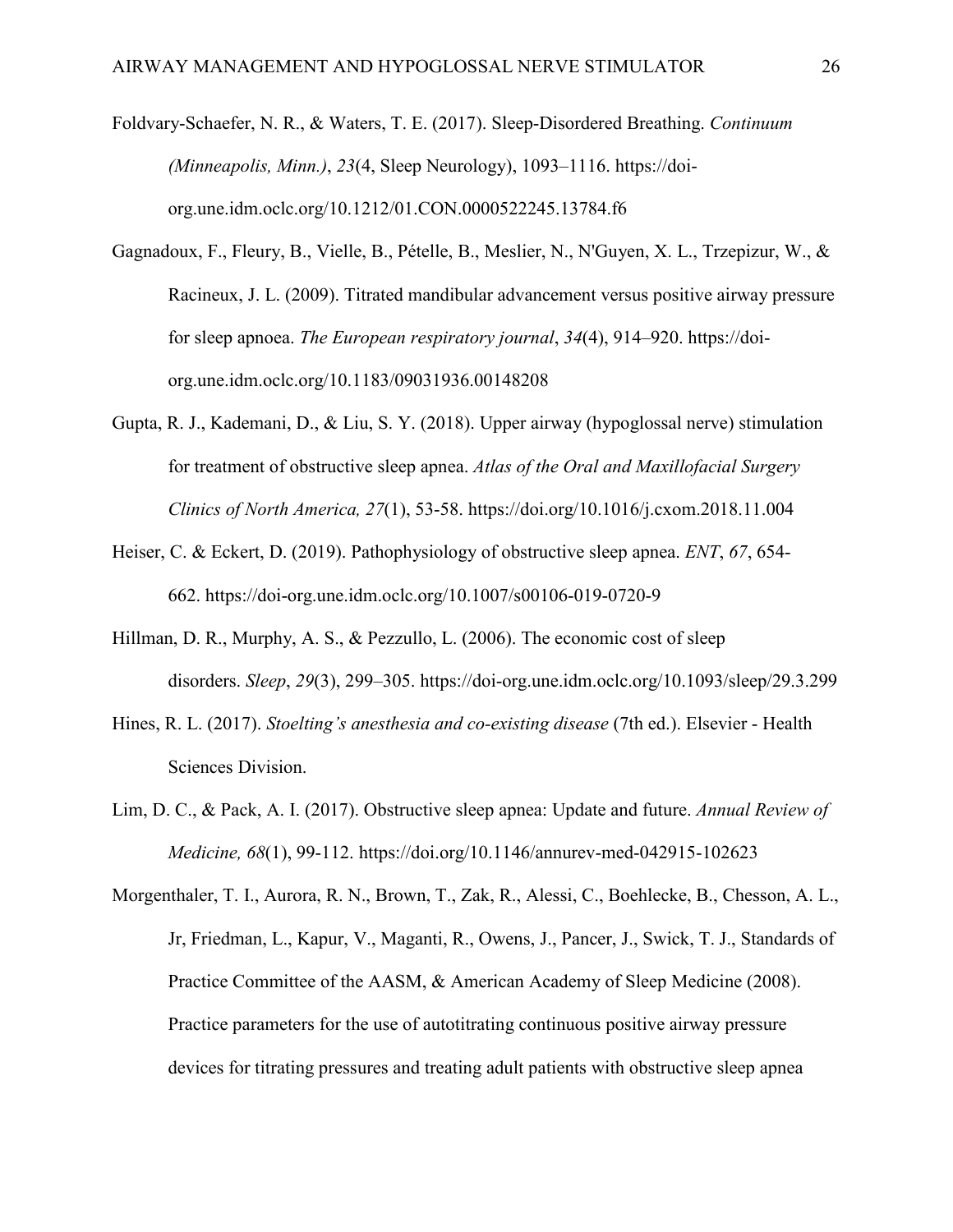syndrome: an update for 2007. An American Academy of Sleep Medicine report. *Sleep*, *31*(1), 141–147. https://doi-org.une.idm.oclc.org/10.1093/sleep/31.1.141

- Motamedi, K. K., McClary, A. C., & Amedee, R. G. (2009). Obstructive sleep apnea: a growing problem. *The Ochsner journal*, *9*(3), 149–153.
- Neruntarat, C., Wanichakorntrakul, P., Khuancharee, K., Saengthong, P., & Tangngekkee, M. (2021). Upper airway stimulation vs other upper airway surgical procedures for OSA: A meta-analysis. *Sleep & amp; Breathing, 26*(1), 407. https://doi.org/10.1007/s11325-021-02402-3
- Ogan, O. U., & Plevak, D. J. (1998). Anesthetic safety always an issue with obstructive sleep apnea. *Journal of clinical monitoring and computing*, *14*(1), 69–70. https://doiorg.une.idm.oclc.org/10.1023/a:1017178129209
- Oktay Arslan, B., Uçar Hoşgör, Z. Z., & Orman, M. N. (2020). Which screening questionnaire is best for predicting obstructive sleep apnea in the sleep clinic population considering age, gender, and comorbidities? *Turkish Thoracic Journal, 21*(6), 383- 389. https://doi.org/10.5152/TurkThoracJ.2019.19024
- Ong, A. A., O'Brien, T. X., Nguyen, S. A., & Gillespie, M. B. (2016). Implantation of a defibrillator in a patient with an upper airway stimulation device. *The Laryngoscope, 126*(2), E86-E89. https://doi.org/10.1002/lary.25683
- Owolabi, E. O., Ter Goon, D., & Adeniyi, O. V. (2017). Central obesity and normal-weight central obesity among adults attending healthcare facilities in buffalo city metropolitan municipality, south africa: A cross-sectional study. *Journal of Health, 36*(1), 54. https://doi.org/10.1186/s41043-017-0133-x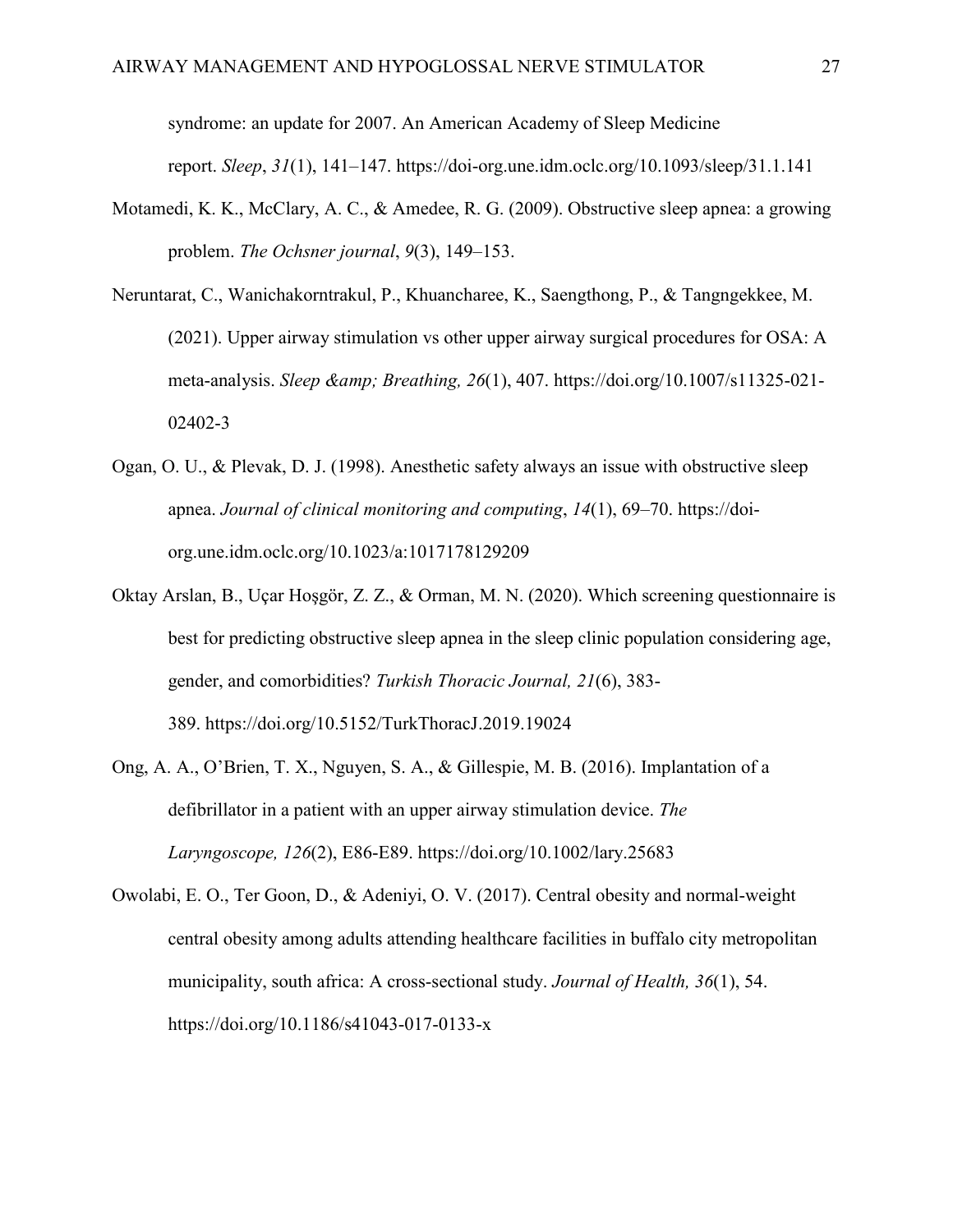- Parikh, V., Thaler, E., Kato, M., Gillespie, M. B., Nguyen, S., Withrow, K., Calhoun, D., Soose, R., Stevens, D., Stevens, S., Larsen, C., Reddy, M., & Lakkireddy, D. (2018). Early feasibility of hypoglossal nerve upper airway stimulator in patients with cardiac implantable electronic devices and continuous positive airway pressure-intolerant severe obstructive sleep apnea. *Heart Rhythm, 15*(8), 1165-1170. https://doi.org/10.1016/j.hrthm.2018.04.016
- Pavwoski, P., & Shelgikar, A. V. (2017). Treatment options for obstructive sleep apnea. *Neurology. Clinical Practice, 7*(1), 77- 85. https://doi.org/10.1212/CPJ.0000000000000320
- Sawyer, A. M., Gooneratne, N. S., Marcus, C. L., Ofer, D., Richards, K. C., & Weaver, T. E. (2011). A systematic review of CPAP adherence across age groups: clinical and empiric insights for developing CPAP adherence interventions. *Sleep medicine reviews*, *15*(6), 343–356. https://doi-org.une.idm.oclc.org/10.1016/j.smrv.2011.01.003
- Stadler, D. L., McEvoy, R. D., Sprecher, K. E., Thomson, K. J., Ryan, M. K., Thompson, C. C., & Catcheside, P. G. (2009). Abdominal compression increases upper airway collapsibility during sleep in obese male obstructive sleep apnea patients. *Sleep*, *32*(12), 1579–1587. https://doi-org.une.idm.oclc.org/10.1093/sleep/32.12.1579
- Strollo, P. J., Jr, Soose, R. J., Maurer, J. T., de Vries, N., Cornelius, J., Froymovich, O., Hanson, R. D., Padhya, T. A., Steward, D. L., Gillespie, M. B., Woodson, B. T., Van de Heyning, P. H., Goetting, M. G., Vanderveken, O. M., Feldman, N., Knaack, L., Strohl, K. P., & STAR Trial Group (2014). Upper-airway stimulation for obstructive sleep apnea. *The New England journal of medicine*, *370*(2), 139–149. https://doiorg.une.idm.oclc.org/10.1056/NEJMoa1308659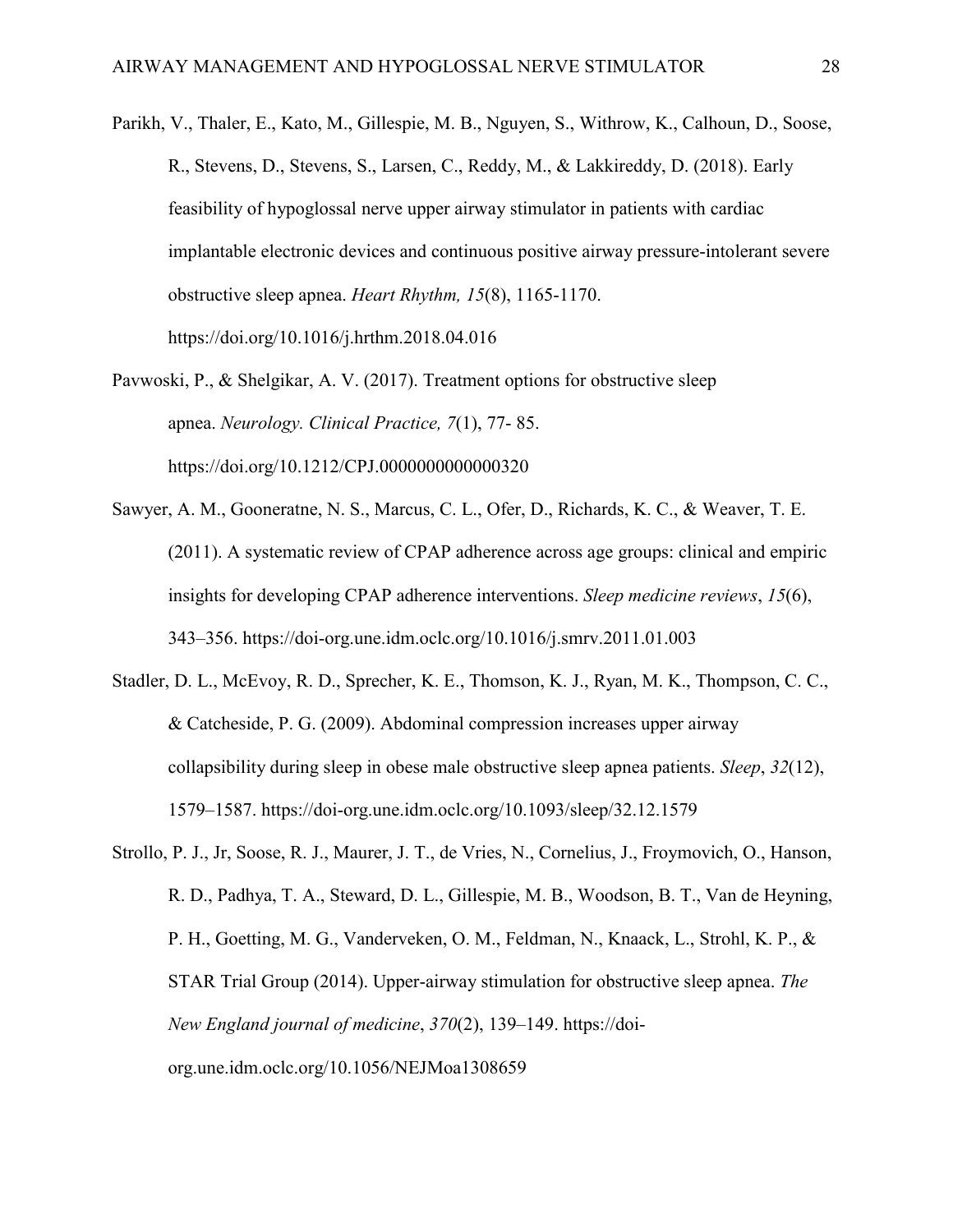Tong, J., Jugé, L., Burke, P. G., Knapman, F., Eckert, D. J., Bilston, L. E., & Amatoury, J. (2019). Respiratory-related displacement of the trachea in obstructive sleep apnea. *Journal of applied physiology*, *127*(5), 1307–1316. https://doi.org/10.1152/japplphysiol.00660.2018

- Urman, R. D., Chung, F., & Gan, T. J. (2019). Obstructive Sleep Apnea and Ambulatory Surgery: Who Is Truly at Risk? *Anesthesia and analgesia*, *129*(2), 327–329.
- U.S. Food and Drug Administration. (2014). *Inspire® upper airway stimulation - P130008/S039*. https://www.fda.gov/medical-devices/recently-approved-devices/inspirer-upper-airwaystimulation-p130008s039
- U.S. Food and Drug Administration. (2020). *Inspire System Implant Manual Model 3028, 4063, 4340*. https://www.accessdata.fda.gov/cdrh\_docs/pdf13/P130008S039C.pdf
- Van Daele, D. J., Cromwell, J. W., Hsia, J. K., & Nord, R. S. (2021). Post-operative complication rate comparison between airway surgery and upper airway stimulation using NSQIP and ADHERE. *OTO Open : The Official Open Access Journal of the American Academy of Otolaryngology–Head and Neck Surgery Foundation, 5*(4), 1- 4. https://doi.org/10.1177/2473974X211051313
- Vonk, P. E., Benoist, L., Kasius, K. M., van Maanen, J. P., Ravesloot, M., Reesink, H. J., & de Vries, N. (2019). Stimulatie van tongzenuw bij obstructieve slaapapneu [Hypoglossal nerve stimulation for obstructive sleep apnoea; technique, indication and future prospects]. *Nederlands tijdschrift voor geneeskunde*, *163*, 3286.
- Woodson, B. T., Soose, R. J., Gillespie, M. B., Strohl, K. P., Maurer, J. T., de Vries, N., Steward, D. L., Baskin, J. Z., Badr, M. S., Lin, H. S., Padhya, T. A., Mickelson, S., Anderson, W. M., Vanderveken, O. M., Strollo, P. J., Jr, & STAR Trial Investigators (2016). Three-